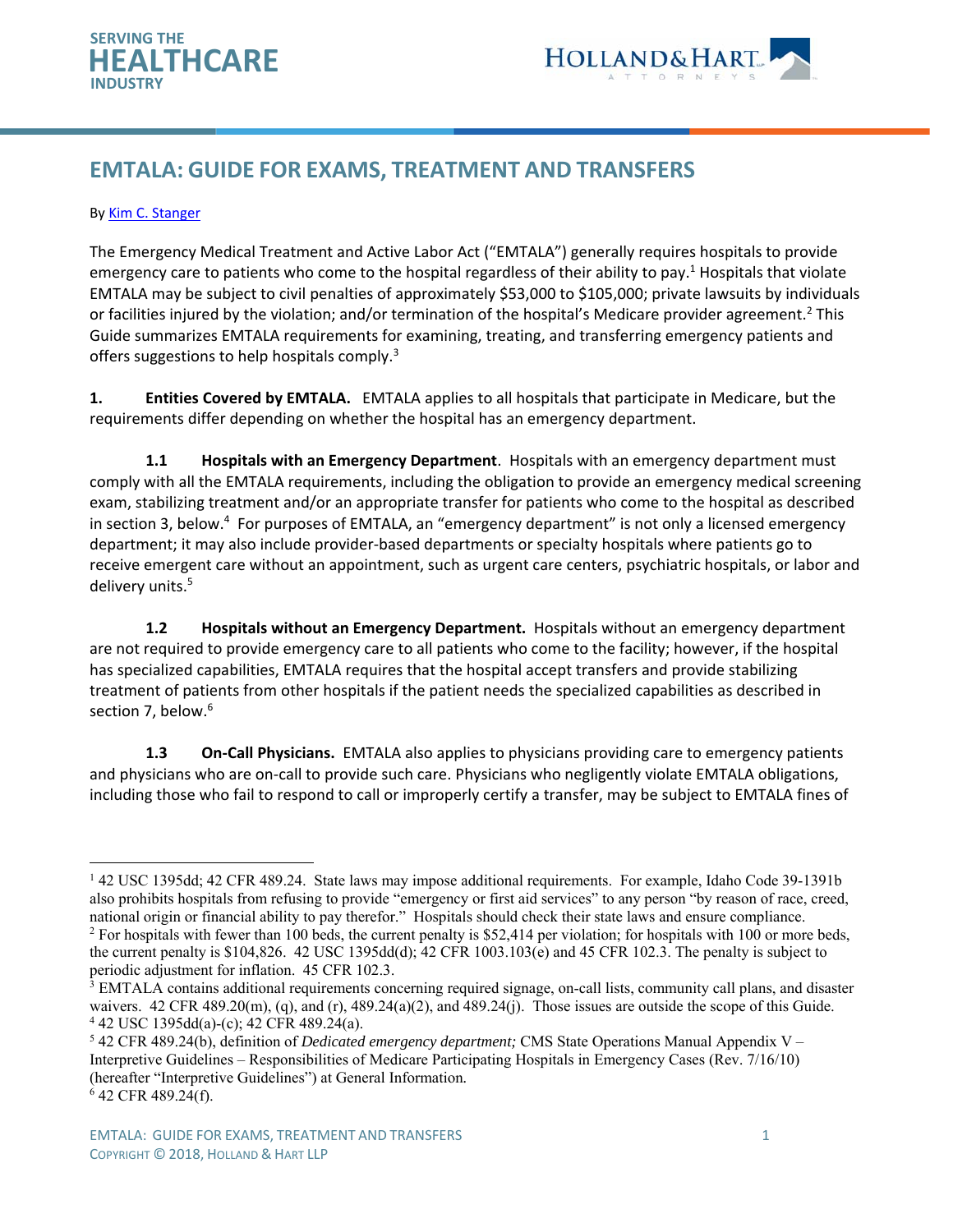



up to \$105,000 per violation.<sup>7</sup> The hospital may need to remind physicians of the penalties if they are failing to respond to call or live up to their EMTALA obligations.

**1.4 Emergency Medical Services.** EMTALA generally does not apply to independent emergency medical services ("EMS") unless the service is owned and operated by a hospital. See discussion concerning ambulances at section 3.6, below.

**2. Existing Patients.** EMTALA does not apply to persons who are already patients of the hospital, including:

> (1) An individual who has begun to receive outpatient services … other than an encounter that the hospital is obligated by [EMTALA] to provide;

 $(2)$  An individual who has been admitted as an inpatient....<sup>8</sup>

Such patients are already protected by Medicare conditions of participation and common law malpractice claims; they do not need EMTALA protection.<sup>9</sup> This rule applies even if an emergency condition arises during the course of their inpatient or outpatient care.<sup>10</sup> Newborns are not considered to be existing patients; accordingly, when a newborn infant is born, they are deemed to have come the hospital and are entitled to the EMTALA protections described below.<sup>11</sup>

**3. Persons Who Come to the Hospital for Emergency Care.** For hospitals with an emergency department, EMTALA is triggered when a person who is not already a patient comes to the hospital seeking emergency care.<sup>12</sup> The rules differ slightly depending on where the person presents.

**3.1 Dedicated Emergency Department.** When the person presents at a hospital's "dedicated emergency department", EMTALA is triggered if "a request is made by the individual or on the individual's behalf, or a prudent layperson observer would conclude from the individual's appearance or behavior a need, for examination or treatment of a medical condition."13

> *Dedicated emergency department* means any department or facility of the hospital, regardless of whether it is located on or off the main hospital campus, that meets at least one of the following requirements:

(1) It is licensed by the State in which it is located under applicable State law as an emergency room or emergency department;

- 10 Interpretive Guidelines for 489.24(a)(1)(i). 11 *Id.*
- 

<sup>7</sup> 42 USC 1395dd(d)(1)(B); 45 CFR 102.3.

<sup>8</sup> 42 CFR 489.24(b), definitions of *Comes to the emergency department* and *Patient.* 

 $942$  CFR 489.24(d)(2); Interpretive Guidelines for 489.24(a)(1)(ii).

<sup>12 42</sup> USC 1395dd(a); 42 CFR 489.24(a)(1).

<sup>&</sup>lt;sup>13</sup> Interpretive Guidelines for  $489.24(a)(1)$ .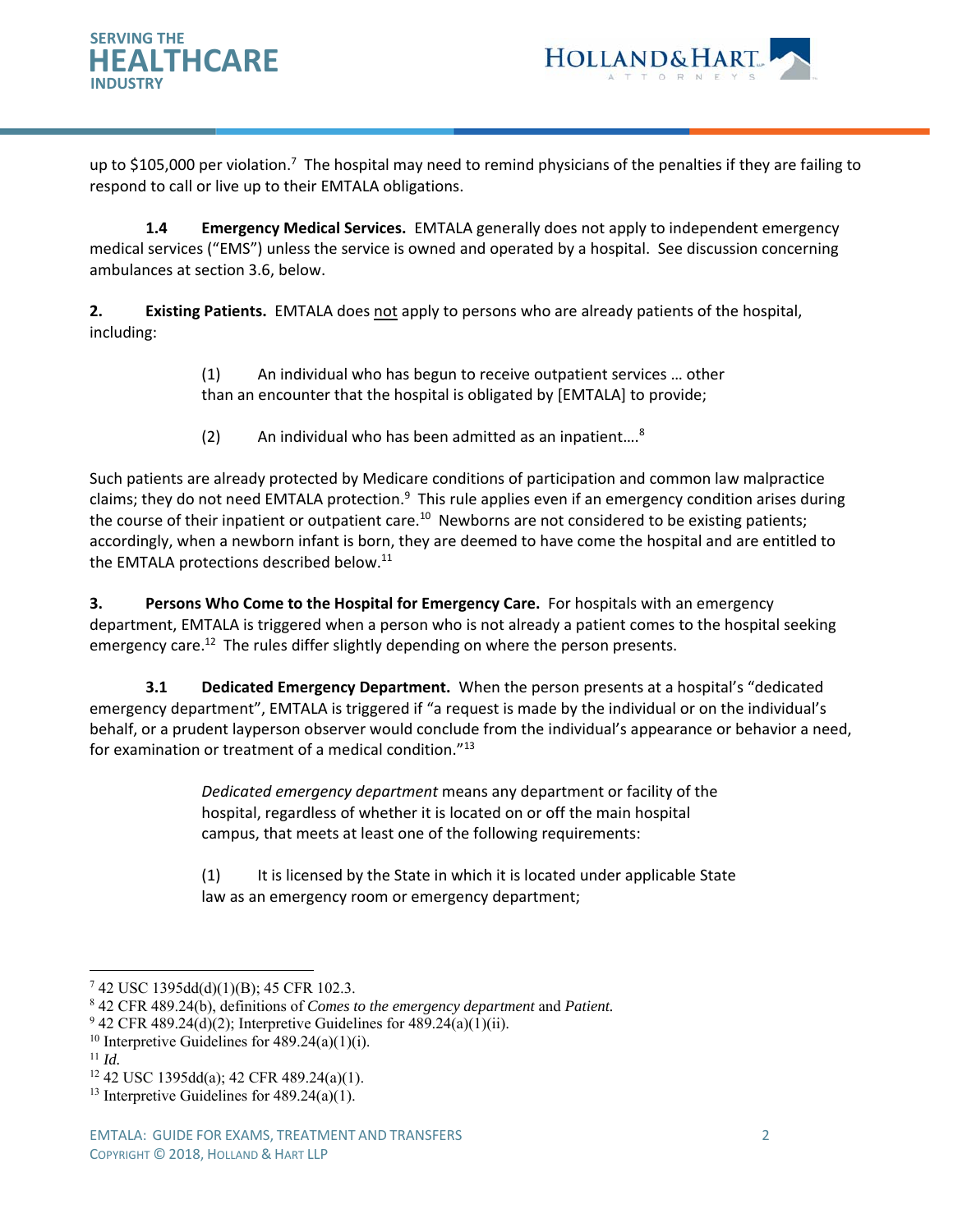



(2) It is held out to the public (by name, posted signs, advertising, or other means) as a place that provides care for emergency medical conditions on an urgent basis without requiring a previously scheduled appointment; or

(3) During the calendar year immediately preceding the calendar year in which a determination under this section is being made, based on a representative sample of patient visits that occurred during that calendar year, it provides at least one‐third of all of its outpatient visits for the treatment of emergency medical conditions on an urgent basis without requiring a previously scheduled appointment.<sup>14</sup>

The definition generally encompasses on‐ or off‐campus hospital‐based urgent care centers, labor and delivery departments, psychiatric units, and other provider‐based facilities where persons go to receive emergent services without appointments.<sup>15</sup>

**3.2** On Hospital Property. If the person presents on hospital property outside of a dedicated emergency department, EMTALA is triggered "if either the individual requests examination or treatment for an emergency medical condition or if a prudent layperson observer would believe that the individual is suffering from an emergency medical condition."16 "Hospital property" encompasses the hospital's entire main campus, including "the physical area immediately adjacent to the [hospital's] main buildings, other areas and structures that are not strictly contiguous to the main buildings but are located within 250 yards of the main buildings," and parking lots, sidewalks, and driveways. $^{17}$ 

 **3.3 Non‐Hospital Facilities.** EMTALA only applies if the person is on property that is considered to be part of the hospital for Medicare purposes, *i.e.*, it is a provider-based department of the hospital.<sup>18</sup> EMTALA does not apply to "[a]reas or structures of the hospital's main building that are not part of the hospital, such as physician offices, rural health centers, skilled nursing facilities, or other entities that participate separately under Medicare, or restaurants, shops, or other nonmedical facilities."<sup>19</sup> If a person presents at hospital facilities that are not provider‐based or operated as part of the hospital, the hospital may have common law or other regulatory responsibilities, but EMTALA does not apply.

**3.4 Off-Campus Departments.** EMTALA applies to a hospital's off-campus provider-based departments or facilities if they fit the definition of a dedicated emergency departments. EMTALA does not apply to such off-campus facilities if they do not have a dedicated emergency department.<sup>20</sup>

**3.5 Helipads.** EMTALA generally applies to persons who are brought to the hospital's on-campus helipad; however, EMTALA does not apply if a different hospital is simply using the helipad to transfer the patient elsewhere. For example, Hospital A's use of a helipad on Hospital B's property to transfer a patient

 $\overline{a}$ 14 42 CFR 489.24(b), definition of *Dedicated emergency department.* 

<sup>15 68</sup> Fed. Reg. 53228-33 (9/9/03).

<sup>&</sup>lt;sup>16</sup> Interpretive Guidelines for  $489.24(a)(1)$ .

<sup>17 42</sup> CFR 413.65(b) and 489.24(b), definition of *Hospital property.* 

<sup>&</sup>lt;sup>18</sup> Interpretive Guidelines at Tag A-2406; 68 Fed. Reg. 53249-50 (9/9/03).

<sup>19 42</sup> CFR 489.24(b), definition of *Hospital property.*

<sup>&</sup>lt;sup>20</sup> Interpretive Guidelines for  $489.24(a)(1)$ .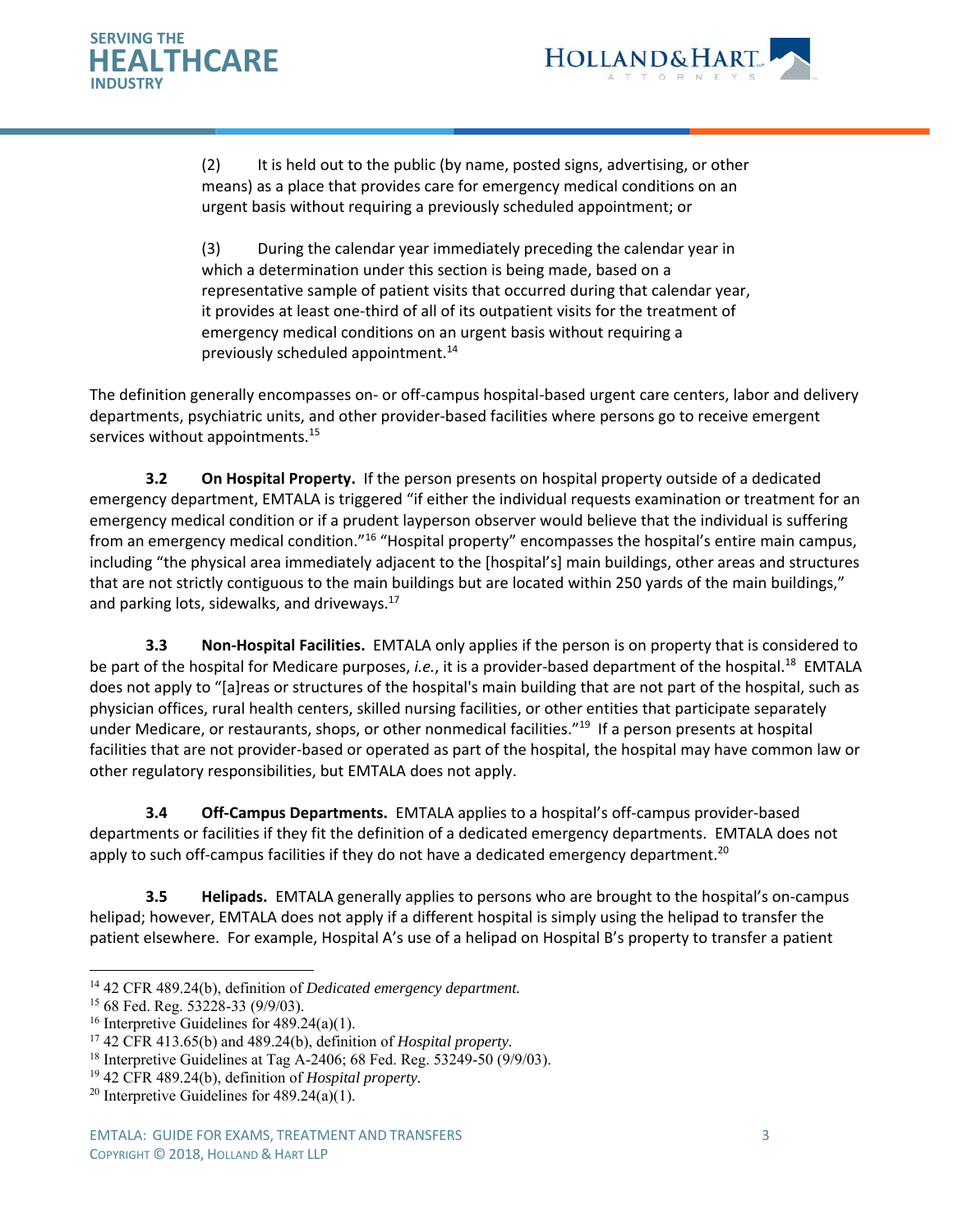



does not trigger EMTALA for Hospital B so long as Hospital A conducted a medical screening exam prior to the transfer. If the patient's condition deteriorates while at the helipad and medical personnel accompanying the patient request assistance from Hospital B, Hospital B would be required to provide another medical screening exam and stabilizing treatment as required by EMTALA.<sup>21</sup> Also, EMTALA does not apply if EMS is evacuating the patient as part of an EMS protocol unless EMS personnel, the patient, or the patient's personal representative requests that the hospital provide examination or treatment.<sup>22</sup>

**3.6 Ambulances.** EMTALA rules for ambulances differ depending on who owns or controls the ambulance, and whether the ambulance is inbound or on hospital property.

**3.6.1 Ambulance Owned and Operated by Hospital.** EMTALA applies if the person is "in a ground or air ambulance owned and operated by the hospital for purposes of examination and treatment for a medical condition at a hospital's dedicated emergency department, even if the ambulance is not on hospital grounds."<sup>23</sup> In such cases, the hospital must perform a screening examination and stabilizing treatment, and may not transfer the patient to another facility without effecting an appropriate transfer as described in section 6, below. EMTALA does not apply if the ambulance is operated under a communitywide emergency medical service protocol that directs it to transport the patient elsewhere, or the ambulance is operated at the direction of a physician who is not employed by or affiliated with the hospital.<sup>24</sup>

 **3.6.2** Ambulance Not Owned or Operated by Hospital. If the person is in an ambulance that is not owned by the hospital, EMTALA is not triggered unless and until the ambulance is inbound to the hospital or arrives on hospital property.<sup>25</sup> According to the Interpretive Guidelines, "[a]n individual in a nonhospital owned ambulance not on the hospital's property is not considered to have come to the hospital's emergency department when the ambulance personnel contact [the hospital] by telephone or telemetry communications" and, therefore, EMTALA does not apply; the hospital may direct the ambulance to another facility.<sup>26</sup> Once the ambulance is inbound to the hospital, however, the hospital may not divert the ambulance unless the hospital is on diversionary status.<sup>27</sup> Given the potential confusion over when and if an ambulance is inbound, hospitals generally should not refuse to accept a patient when contacted by the ambulance crew unless they are on diversionary status.

**3.7 Diversion.** At times, it may be necessary for a hospital to go on diversionary status because it does not have the staff or facilities to accept any additional emergency patients.<sup>28</sup> Hospitals should carefully document the time, need for, and notice of diversionary status to EMS personnel. If an inbound ambulance is not owned by the hospital, a hospital on diversionary status may divert the ambulance to another facility. "[I]f the ambulance is owned by the hospital, the diversion of the ambulance is only appropriate if the [ambulance]

<sup>21</sup> *Id.*

<sup>22</sup> *Id.*

<sup>23 42</sup> CFR 489.24(b), definition of *Comes to the emergency department*. 24 *Id*.; Interpretive Guidelines for 489.24(a)(1).

<sup>25 42</sup> CFR 489.24(b), definition of *Comes to the emergency department*; Interpretive Guidelines for 489.24(a)(1).

<sup>&</sup>lt;sup>26</sup> Interpretive Guidelines for  $489.24(a)(1)(i)$ . Although EMTALA may not apply, the refusal to accept a telephone or radio request for transfer or admission may violate Hill-Burton or other federal laws. *Id.* In addition, the failure to comply with a community-wide protocol or transfer agreement might also be argued as a basis for hospital liability.

<sup>27</sup> *Arrington v. Wong*, 237 F.3d 1066 (9th Cir. 2001).

<sup>28</sup> *See* 42 CFR 489.24(b), definition of *Comes to the emergency department.*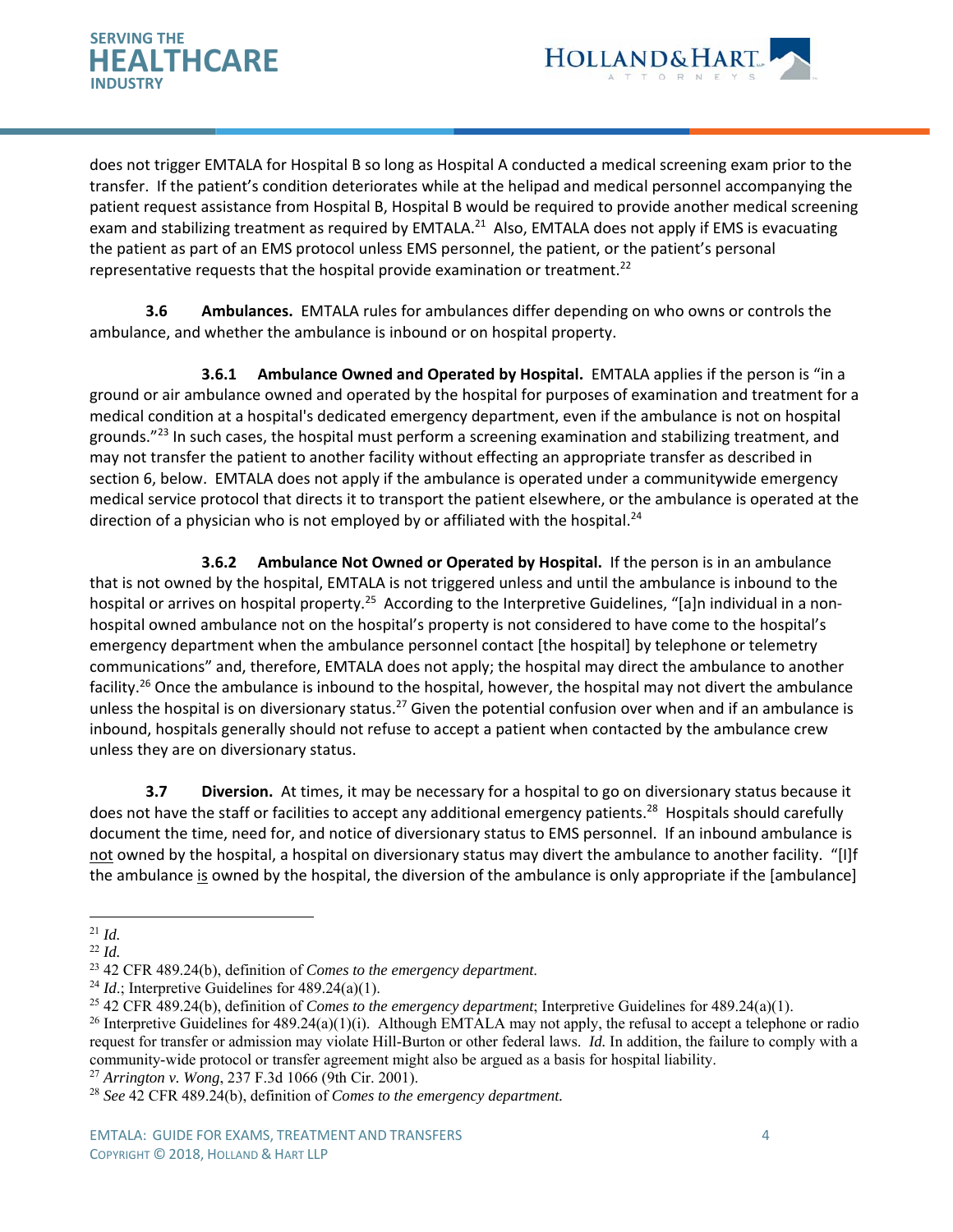



is being diverted pursuant to community-wide EMS protocols."<sup>29</sup> Even if diversion status is not appropriate, the hospital may still send the ambulance to another facility if it effects an appropriate transfer as discussed in section 6, below. To that end, it would be helpful if the hospital designated its EMS personnel as "qualified medical personnel" for certain emergency conditions as described in section 4.2, below. Also, even if a hospital is not in diversion status, the hospital may discuss the patient's condition and hospital's capability with the ambulance crew and, if appropriate, recommend that the patient be taken to another facility; in such situations, the hospital should ensure that the ambulance crew understands that the hospital is not diverting the ambulance and that the hospital will receive the patient if brought to the facility; instead, the hospital is merely discussing the best options for caring for the patient. The hospital should document the discussion to confirm it did not divert the ambulance. If the ambulance disregards the hospital's direction or diversion and arrives on hospital property, the hospital's EMTALA obligations are triggered and the hospital must provide the required screening examination, stabilizing treatment, and/or appropriate transfer.<sup>30</sup>

**4. Emergency Medical Screening Exam.** If a person comes to a hospital for potential emergency care, the hospital must provide an appropriate medical screening examination ("MSE") within its capability sufficient to determine whether the patient has an emergency medical condition ("EMC").<sup>31</sup> If the screening exam indicates that the person does not have an emergency medical condition, then the hospital's EMTALA obligation ends: the hospital may discharge, transfer or take such other action without the need to comply with EMTALA.<sup>32</sup> Of course, the hospital may still have other regulatory or common law duties to the patient, but EMTALA would no longer apply. On the other hand, if the medical screening exam reveals the existence of an emergency medical condition, the hospital must provide stabilizing treatment or an appropriate transfer as described in sections 5 and 6, below. $33$ 

## **4.1 Emergency Medical Condition.** "Emergency medical condition" means:

A medical condition manifesting itself by acute symptoms of sufficient severity (including severe pain, psychiatric disturbances and/or symptoms of substance abuse) such that the absence of immediate medical attention could reasonably be expected to result in (i) placing the health of the individual … in serious jeopardy; (ii) serious impairment to bodily functions; or (iii) serious dysfunction of any bodily organ or part…34

A pregnant woman who is having contractions has an "emergency medical condition" if "(i) there is inadequate time to effect a safe transfer to another hospital before delivery; or (ii) transfer may pose a threat to the health or safety of the woman or the unborn child."<sup>35</sup> "A woman experiencing contractions is in true labor unless a physician, certified nurse‐midwife, or other qualified medical person acting within his or her scope of

<sup>&</sup>lt;sup>29</sup> Interpretive Guidelines for  $489.24(a)(1)$ .

<sup>30 42</sup> CFR 489.24(b), definition of *Comes to the emergency department*; Interpretive Guidelines at Tag A-2406.

<sup>31 42</sup> USC 1395dd(a); 42 CFR 489.24(a)(1).

 $32$  Interpretive Guidelines for 489.24(a)(1).

<sup>33 42</sup> USC 1395dd(b)(1); 42 CFR 489.24(a)(1)(ii).

<sup>34 42</sup> CFR 489.24(b), definition of *Emergency medical condition*; compare 42 USC 1395dd(e)(1)(A).

<sup>35 42</sup> USC 1395dd(e)(1)(B); 42 CFR 489.24(b), definition of *Emergency medical condition.*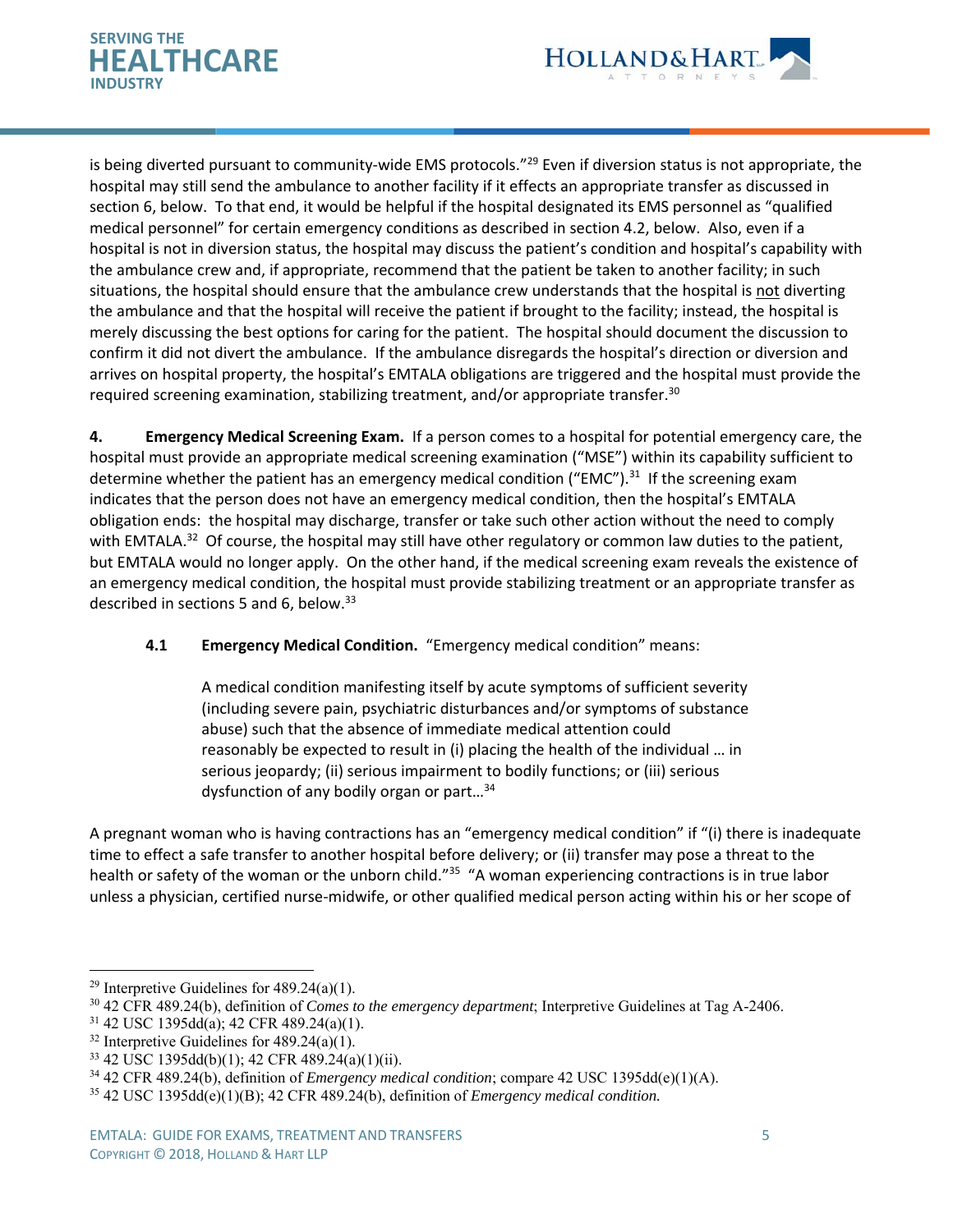



practice as defined in hospital medical staff bylaws and State law, certifies that, after a reasonable time of observation, the woman is in false labor."36

Persons experiencing "psychiatric disturbances" may have an emergency medical condition. For example, "an individual expressing suicidal or homicidal thoughts or gestures, if determined dangerous to self or others, would be considered to have an [emergency medical condition]<sup>"37</sup> requiring stabilizing treatment or an appropriate transfer.

**4.2 Qualified Medical Personnel.** The medical screening exam must be performed by qualified medical personnel ("QMP") who have been approved by the hospital's governing board in hospital bylaws, rules or regulations to provide such exams.<sup>38</sup> The designation need not be made by name; instead, the bylaws, rules or other policies approved by the governing body may designate the class or licensure of persons authorized to provide the medical screening exam. Ad hoc decisions or appointments are not sufficient: "[i]t is not acceptable for the hospital to allow the medical director of the emergency department to make what may be informal personnel appointments that could frequently change."<sup>39</sup> QMPs may include physicians, advanced practice professionals, or other appropriate persons. For example, it may be appropriate to designate and authorize nurses trained in obstetrics to conduct examinations to determine if a woman is in labor.<sup>40</sup> Similarly,

> [a] hospital may, if it chooses, have protocols that permit a QMP (e.g., registered nurse) to conduct specific MSE(s) if the nature of the individual's request for examination and treatment is within the scope of practice of the QMP (e.g., a request for a blood pressure check and that check reveals that the patient's blood pressure is within normal range).<sup>41</sup>

The relevant bylaws or policies should specify the types of exams the designated person may perform within their scope of practice or privileges. "Hospital by‐laws or rules or regulations must specify the criteria and process for granting medical staff privileges to QMP, and … each individual QMP must be appropriately privileged."42

**4.3 Sufficiency of Exam.** The medical screening exam depends on the patient's presenting signs and symptoms and capability of the hospital.<sup>43</sup> If a person requests examination or treatment but "the nature of the request makes it clear that the medical condition is not of an emergency nature, the hospital is required only to perform such screening as would be appropriate … to determine that the individual does not have an emergency medical condition."<sup>44</sup> As discussed above, a hospital may establish protocols that allow a nurse QMP to perform certain, limited exams relating to certain conditions, *e.g.*, a blood pressure check for high blood pressure. "Once the individual is screened and it is determined the individual has only presented to the

<sup>36 42</sup> CFR 489.24(b), definition of *labor.*

<sup>37</sup> Interpretive Guidelines for 489.24(d).

 $38\,42$  CFR 489.24(a)(i); Interpretive Guidelines for 489.24(a)(1).

<sup>39</sup> Interpretive Guidelines—General Information.

<sup>40</sup> *See, e.g.*, Interpretive Guidelines for 489.24(c).<br><sup>41</sup> Interpretive Guidelines for 489.24(c).<br><sup>42</sup> Interpretive Guidelines for 489.24(e).

<sup>&</sup>lt;sup>43</sup> Interpretive Guidelines for  $489.24(a)(i)$ .<br><sup>44</sup> 42 CFR 489.24(c).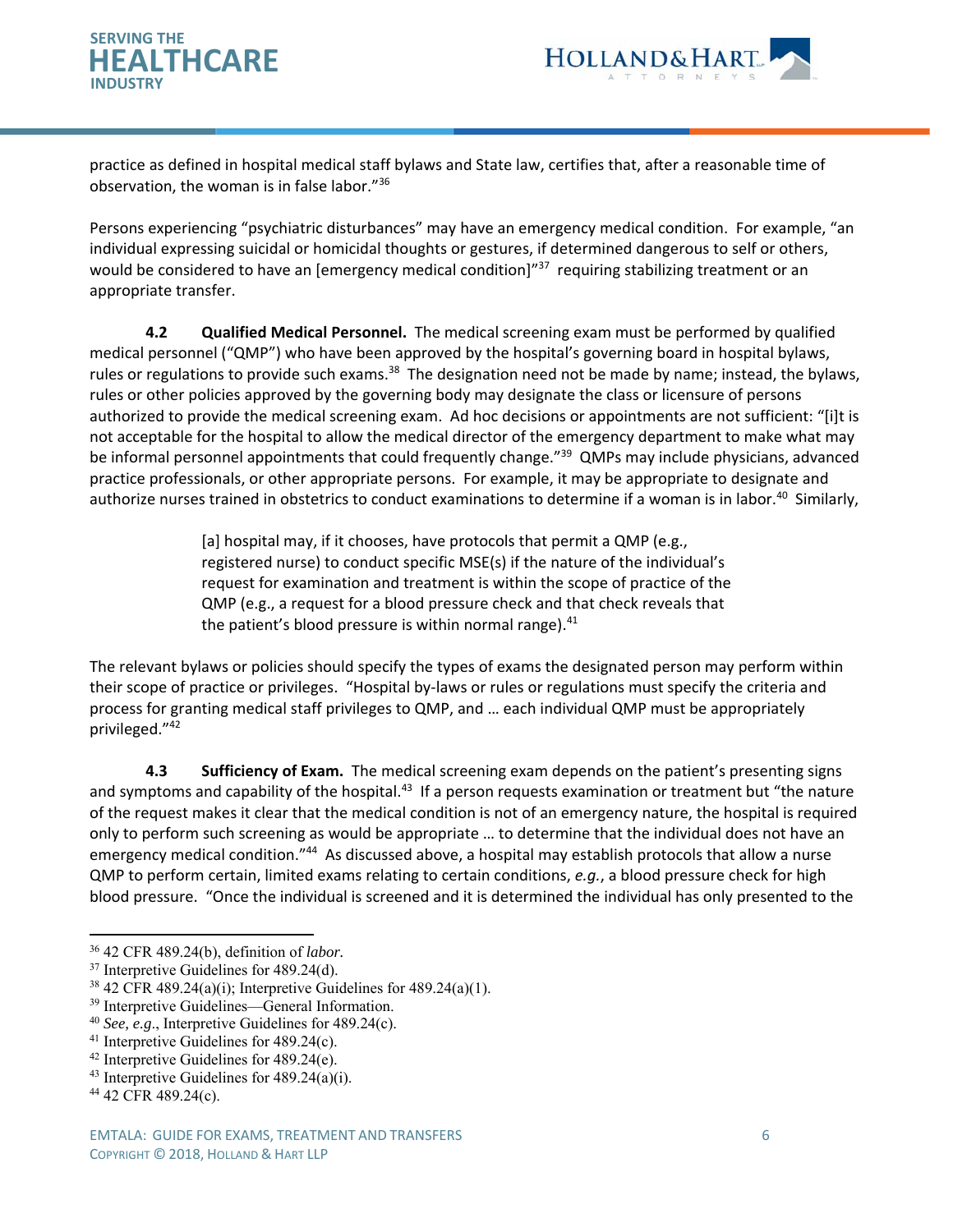



ED for a nonemergency purpose, the hospital's EMTALA obligation ends.…"45 On the other hand, if the nature of the symptoms require further examination, the hospital must perform an exam sufficient to determine whether an emergency medical exam exists within the capabilities of the hospital.<sup>46</sup> If the hospital lacks capabilities needed to complete an appropriate exam, the hospital should effect an appropriate transfer to another hospital as described in section 6, below.

An appropriate medical screening exam is more than triage. Triage is "the clinical assessment of the individual's presenting signs and symptoms … in order to prioritize when the individual will be seen by a physician or other qualified medical personnel (QMP)."<sup>47</sup> In contrast, the "[medical screening exam] is the process required to reach, with reasonable clinical confidence, the point at which it can be determined whether the individual has an [emergency medical condition].<sup>"48</sup> It would normally involve an appropriate history, vital signs, a documented exam of the involved area or system, and ancillary tests or specialty consults as appropriate.

> [d]epending on the individual's presenting signs and symptoms, an appropriate [medical screening exam] can involve a wide spectrum of actions, ranging from a simple process involving only a brief history and physical examination to a complex process that also involves performing ancillary studies and procedures, such as (but not limited to) lumbar punctures, clinical laboratory tests, CT scans, and/or other diagnostic tests and procedures.<sup>49</sup>

The medical screening exam is not an isolated event. Instead,

[t]he medical record must reflect continued monitoring according to the individual's needs until it is determined whether or not the individual has an [emergency medical condition] and, if he/she does, until he/she is stabilized or appropriately transferred. There should be evidence of this ongoing monitoring prior to discharge or transfer.<sup>50</sup>

The exam should be supported by appropriate documentation. According to CMS survey instructions:

The medical records should contain documentation such as: medically indicated screenings, tests, mental status evaluation, impressions, and diagnoses (supported by a history and physical examination, laboratory, and other test results) as appropriate.

For pregnant women, the medical records should show evidence that the screening examination included ongoing evaluation of fetal heart tones,

- <sup>47</sup> Interpretive Guidelines for  $489.24(a)(1)(i)$ .
- <sup>48</sup> *Id.*

- <sup>49</sup> *Id.*
- <sup>50</sup> *Id.*

 $45$  Interpretive Guidelines for  $489.24(c)$ .

<sup>46 42</sup> CFR 489.24(a)(1).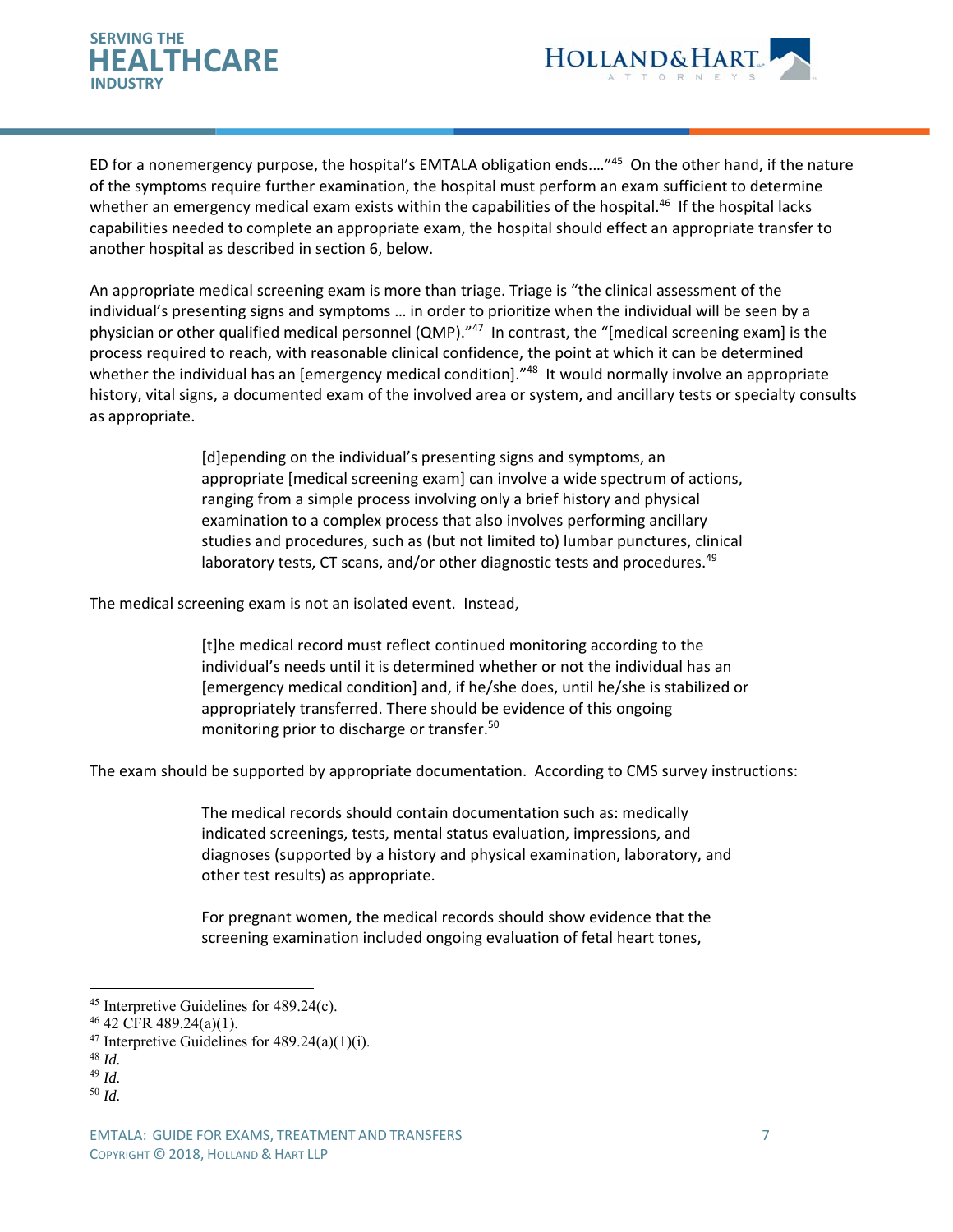



regularity and duration of uterine contractions, fetal position and station, cervical dilation, and status of the membranes, i.e., ruptured, leaking, intact.

For individuals with psychiatric symptoms, the medical records should indicate an assessment of suicide or homicide attempt or risk, orientation, or assaultive behavior that indicates danger to self or others.<sup>51</sup>

**4.4 Request for Non‐Medical Care.** EMTALA only applies to requests for medical care for a current medical condition, not purely evidentiary or preventive services.

> [I]f an individual presents to a dedicated emergency department and requests services that are not for a medical condition, such as preventive care services (immunizations, allergy shots, flu shots) or the gathering of evidence for criminal law cases (e.g., sexual assault, blood alcohol test), the hospital is not obligated to provide a [medical screening exam] under EMTALA ....<sup>52</sup>

If while providing the test or service it becomes apparent that the patient may have an emergency medical condition, EMTALA may be triggered.<sup>53</sup> For example, if the police bring a person for a blood alcohol test or sexual assault evaluation and a request is made for medical treatment or a prudent layperson would believe that the person needs examination or treatment for a potential emergency condition, then EMTALA would apply.<sup>54</sup> Similarly, "[w]hen law enforcement officials request hospital emergency personnel to provide clearance for incarceration, the hospital has an EMTALA obligation to provide a [medical screening exam] to determine if an [emergency medical condition] exists."55

 **4.5 Request for Medication.** If an individual presents to the hospital to obtain medication, the hospital must generally provide an appropriate medical screening examination to determine if the patient has an emergency medical condition and, if so, provide stabilizing treatment, which may or may not include medication. However, "[h]ospitals are not required by EMTALA to provide medication to individuals who do not have an [emergency medical condition] simply because the individual is unable to pay or does not wish to purchase the medication from a retail pharmacy or did not plan appropriately to secure prescription refills."56 In such cases, the hospital should carefully document its decisions and confirm that the patient either did not have an emergency condition, the patient was stabilized, or the medication was not necessary or otherwise inappropriate for the patient's condition.

**4.6 Prescheduled Tests or Services.** EMTALA generally does not apply if a patient presents at the emergency department for prescheduled appointments or prescheduled tests ordered by their physician.<sup>57</sup> In

<sup>51</sup> Interpretive Guidelines--Survey Instructions.

 $52$  Interpretive Guidelines for 489.24(c).

<sup>53</sup> *See id.*

<sup>54</sup> *Id.*

<sup>55</sup> *Id.*

<sup>56</sup> *Id.*

<sup>57</sup> *Id.*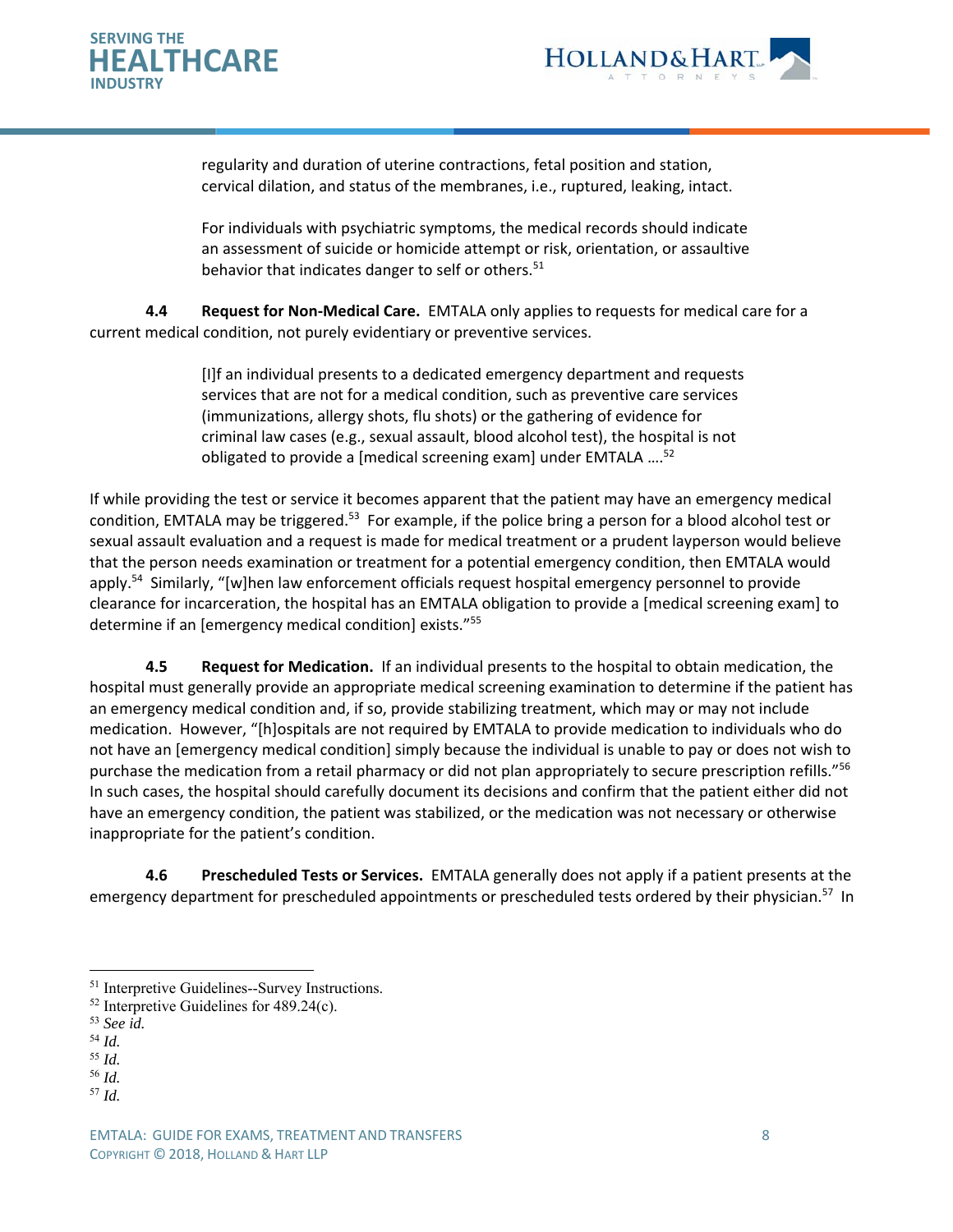



such cases, "the hospital must be able to document that it is only being asked to collect evidence, not analyze the test results, or to otherwise examine or treat the individual."<sup>58</sup>

**5. Stabilizing Treatment.** If the medical screening examination reveals an emergency medical condition, the hospital must provide either (i) stabilizing treatment within its capacity and its capability or (ii) an appropriate transfer before discharging the patient home or sending the patient outside the hospital.<sup>59</sup> The hospital's EMTALA obligations end once the patient is either (i) admitted as an inpatient or (ii) stabilized. Of course, the hospital may still have non‐EMTALA duties or obligations to the patient.

**5.1 Admitted as Inpatient.** "If a hospital … admits [an] individual as an inpatient in good faith in order to stabilize the emergency medical condition, the hospital has satisfied its [EMTALA] responsibilities...".<sup>60</sup> Per the Interpretive Guidelines,

> A hospital's EMTALA obligation ends when the individual has been admitted in good faith for inpatient hospital services whether or not the individual has been stabilized. An individual is considered to be "admitted" when the decision is made to admit the individual to receive inpatient hospital services with the expectation that the patient will remain in the hospital at least overnight. Typically, we would expect that this would be documented in the patient's chart and medical record at the time that a physician signed and dated the admission order. Hospital policies should clearly delineate, which practitioners are responsible for writing admission orders.<sup>61</sup>

"Individuals who are placed in observation status are not inpatients, even if they occupy a bed overnight";' therefore, placement of a person in observation status does not end the hospital's EMTALA obligations.<sup>62</sup> A hospital may not avoid EMTALA liability by admitting the patient without an intent to provide treatment.<sup>63</sup> Upon admission, the hospital would still need to comply with applicable conditions of participation relating to the patient, including those governing emergency services, quality assurance, discharge planning, *etc*. 64

Admission of the patient not only ends the admitting hospital's obligations; it also ends the obligation of any hospital with specialized capabilities to receive a patient transfer.<sup>65</sup> Accordingly, a hospital that intends to transfer the patient to another hospital with specialized capabilities should carefully consider whether it should admit the patient before effecting the transfer; otherwise, the receiving hospital may refuse the transfer.

**5.2 Stabilized.** As a general matter, a patient is "stabilized" when the underlying emergency medical condition is resolved:

 $\overline{a}$ <sup>58</sup> *Id.*

<sup>59 42</sup> USC 1395dd(b); 42 CFR 489.24(a)(1)(ii) and (d).

 $60$  42 CFR 489.24(d)(2).

<sup>61</sup> Interpretive Guidelines for 489.24(d)(2)(i); *see also* 42 CFR 489.24(b), definition of *Inpatient.*

 $62$  Interpretive Guidelines for 489.24(f).

 $63$  Interpretive Guidelines for  $489.24(a)(1)(ii)$ .

 $64$  Interpretive Guidelines for 489.24(d).

<sup>65 42</sup> CFR 489.24(f)(2).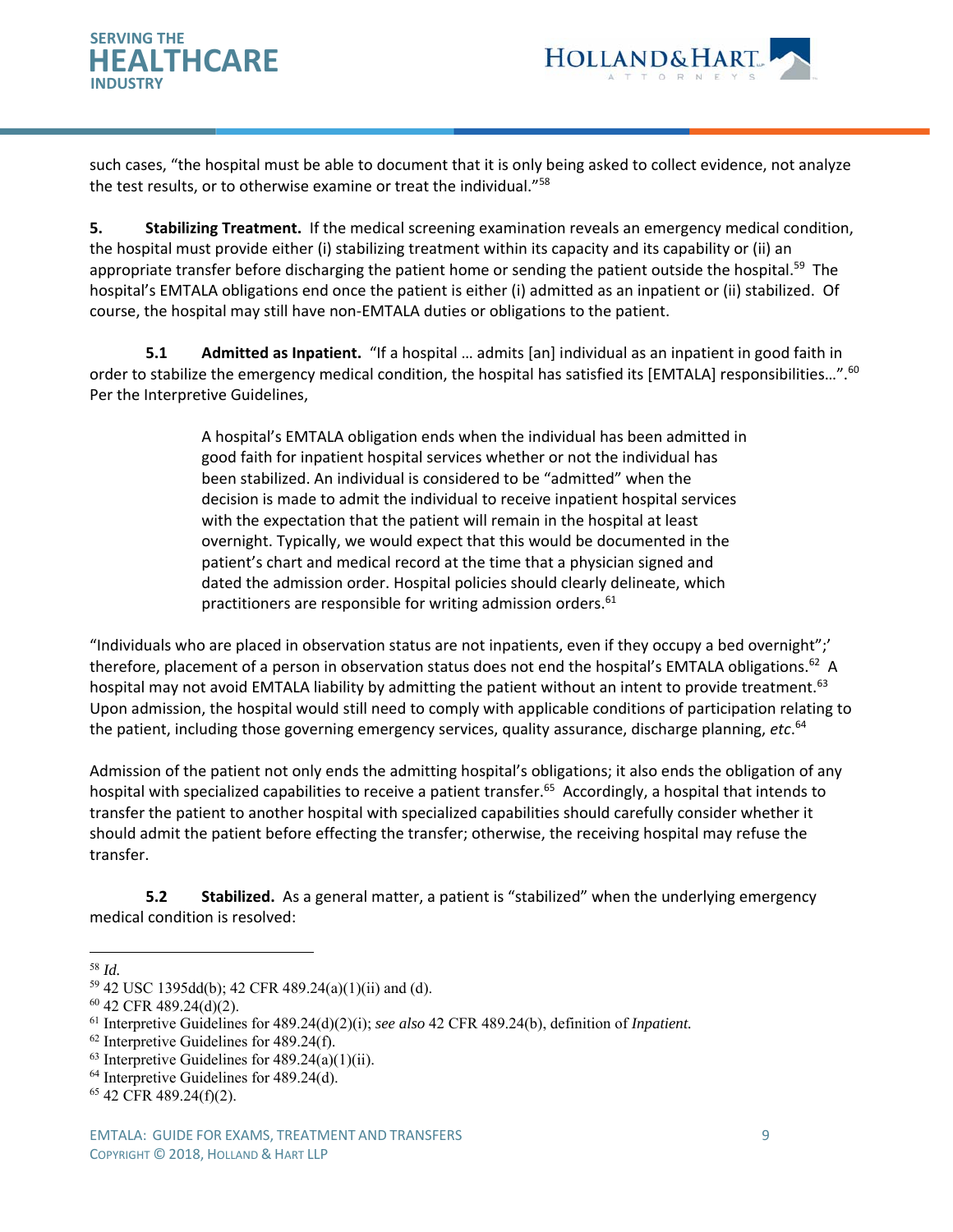



To be considered stable the emergency medical condition that caused the individual to seek care in the dedicated ED must be resolved, although the underlying medical condition may persist. For example, an individual presents to a hospital complaining of chest tightness, wheezing, and shortness of breath and has a medical history of asthma. The physician completes a medical screening examination and diagnoses the individual as having an asthma attack that is an emergency medical condition. Stabilizing treatment is provided (medication and oxygen) to alleviate the acute respiratory symptoms. In this scenario the EMC was resolved and the hospital's EMTALA obligation is therefore ended, but the underlying medical condition of asthma still exists.<sup>66</sup>

As a practical matter, the standard for determining whether the patient is "stable" depends on the context.

**5.2.1 Stable for Transfer.** Under the EMTALA regulations, a patient is considered stable for purpose of transfer if "no material deterioration of the condition is likely, within reasonable medical probability, to result from or occur during the transfer of the individual from a facility or, with respect to [a pregnant woman in labor], that the woman has delivered the child and the placenta." Theoretically, a patient meeting this test may be transferred without effecting an appropriate transfer under EMTALA. As a practical matter, however, the hospital should effect an appropriate transfer under EMTALA unless the hospital can document that the emergency medical condition has resolved.

 **5.2.2 Stable for Discharge Home.** EMTALA treats a discharge from the facility as a transfer.<sup>67</sup> EMTALA prohibits discharging a patient home unless the patient is stable or an appropriate transfer is effected.

> [a]n individual is considered stable and ready for discharge when, within reasonable clinical confidence, … the individual has reached the point where his/her continued care, including diagnostic work‐up and/or treatment, could be reasonably performed as an outpatient or later as an inpatient, provided the individual is given a plan for appropriate follow‐up care as part of the discharge instructions.<sup>68</sup>

Hospitals are expected to assist and/or provide discharged individuals with information they may need to obtain any appropriate follow-up care to prevent a relapse or worsening of the medical condition.<sup>69</sup> Medicare conditions of participation or the relevant standard of care may impose additional obligations beyond EMTALA.

 **5.2.3 Pregnant Women.** Although the regulations are a bit complicated, it appears that a woman who is in labor is presumed to have an unstabilized emergency condition.

<sup>&</sup>lt;sup>66</sup> Interpretive Guidelines for 489.24(b).

<sup>67 42</sup> CFR 489.24(b), definition of *Transfer.*

 $68$  Interpretive Guidelines for  $489.24(d)(1)$ .

<sup>69</sup> *Id.*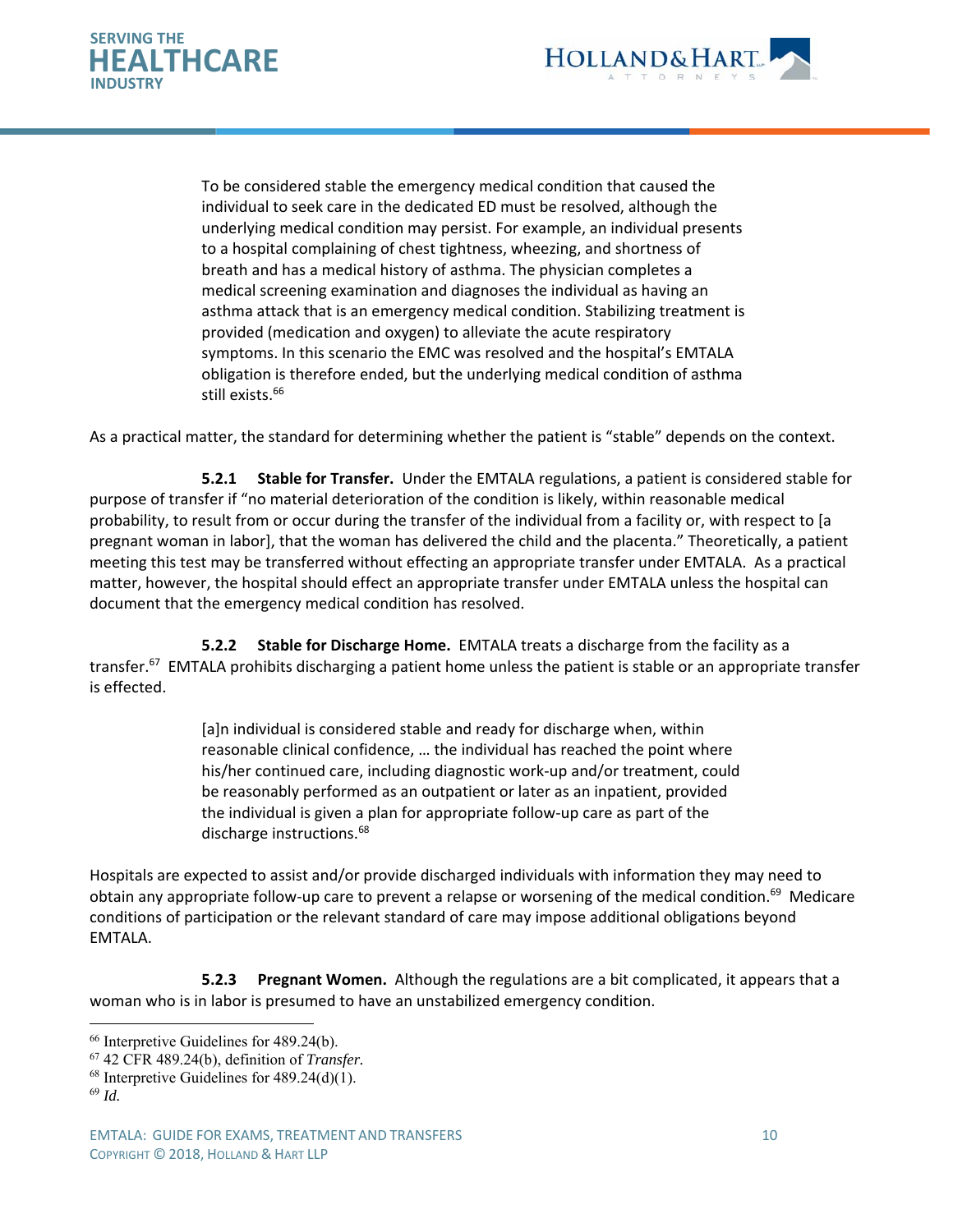



*Labor* means the process of childbirth beginning with the latent or early phase of labor and continuing through the delivery of the placenta. A woman experiencing contractions is in true labor unless a physician, certified nurse‐ midwife, or other qualified medical person acting within his or her scope of practice as defined in hospital medical staff bylaws and State law, certifies that, after a reasonable time of observation, the woman is in false labor.<sup>70</sup>

By definition, the only way to stabilize a woman in labor is to deliver the child and placenta.<sup>71</sup> Accordingly,

If a woman is in labor, the hospital must deliver the baby and the placenta or transfer appropriately. She may not be transferred [or discharged home] unless she, or a legally responsible person acting on her behalf, requests a transfer and a physician or other qualified medical personnel, in consultation with a physician, certifies that the benefits to the woman and/or the unborn child outweigh the risks associated with the transfer.<sup>72</sup>

Thus, a hospital should not discharge or send home a woman who is having contractions unless a qualified medical person has certified false labor or the hospital effects an appropriate transfer as discussed in section 6, below.

 **5.2.4 Psychiatric Patients.** "Psychiatric patients are considered stable when they are protected and prevented from injuring or harming him/herself or others."<sup>73</sup> CMS has cautioned that simply administering chemical or physical restraints does not necessarily mean that a psychiatric patient is stabilized:

> The administration of chemical or physical restraints for purposes of transferring an individual from one facility to another may stabilize a psychiatric patient for a period of time and remove the immediate [emergency medical condition] but the underlying medical condition may persist and if not treated for longevity the patient may experience exacerbation of the [emergency medical condition]. Therefore, practitioners should use great care when determining if the medical condition is in fact stable after administering chemical or physical restraints.74

Providers should carefully evaluate the circumstances before concluding that a psychiatric patient is stable for purposes of EMTALA. To discharge the patient home, the emergent nature of the psychiatric condition likely must be resolved. When sending a psychiatric patient to another facility, the hospital should assume that it must effect an appropriate transfer rather than characterizing the patient as "stable" for purposes of the transfer.

<sup>70 42</sup> CFR 489.24(b), definition of *Labor.*

<sup>71 42</sup> CFR 489.24(b), definition of *Stabilized.*

<sup>&</sup>lt;sup>72</sup> Interpretive Guidelines for  $489.24(d)(1)(ii)$ .

<sup>&</sup>lt;sup>73</sup> Interpretive Guidelines for  $489.24(d)(1)(i)$ . <sup>74</sup> *Id.*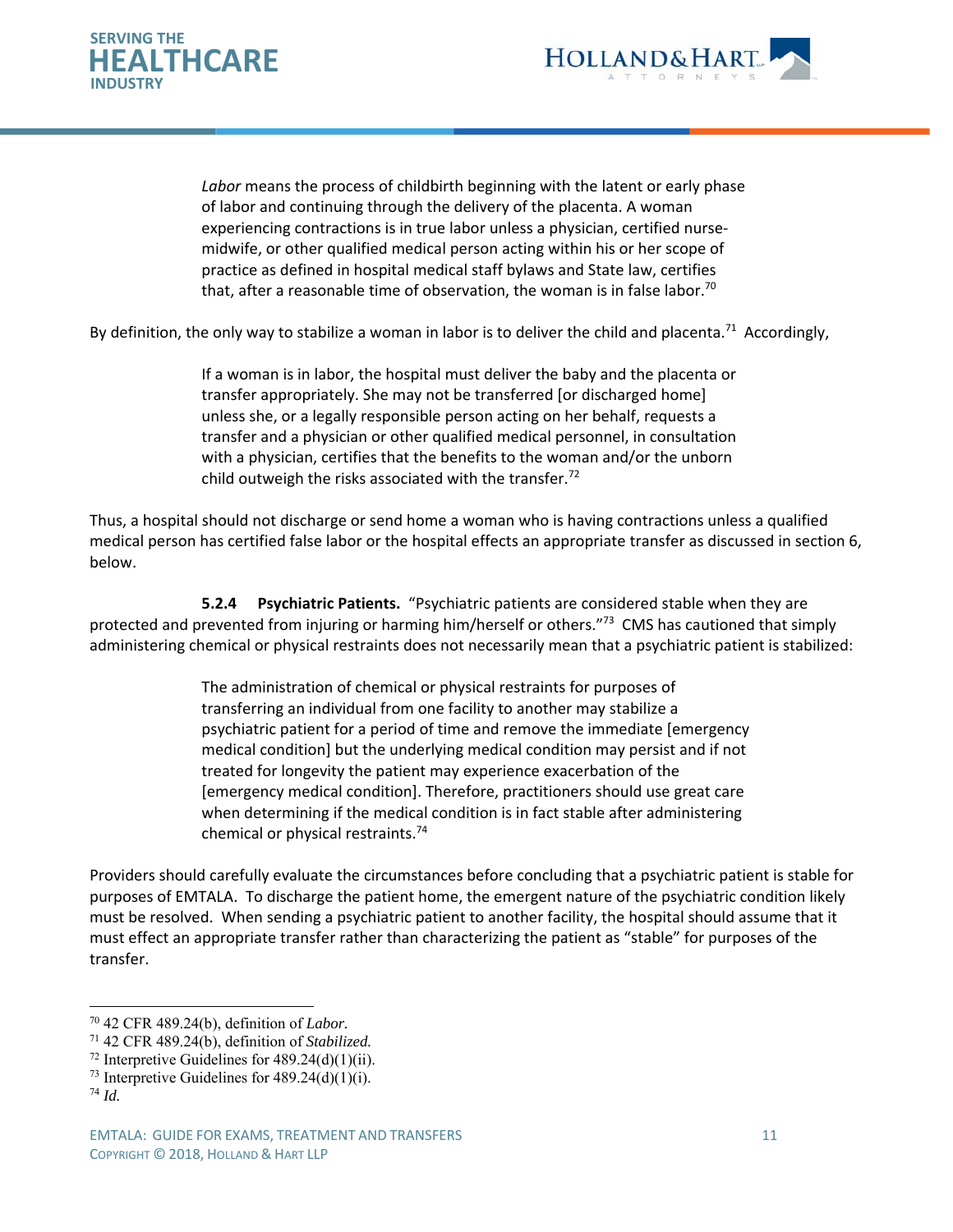



## **6. Appropriate Transfers.** For purposes of EMTALA,

*Transfer* means the movement (including the discharge) of an individual outside a hospital's facilities at the direction of any person employed by (or affiliated or associated, directly or indirectly, with) the hospital, but does not include such a movement of an individual who (i) has been declared dead, or (ii) leaves the facility without the permission of any such person.<sup>75</sup>

A hospital may not discharge or transfer an unstabilized patient outside the hospital unless either (i) the hospital complies with the EMTALA transfer requirements described in this section, or (ii) a competent patient or their personal representative insists on leaving without permitting the hospital to effect an appropriate transfer as otherwise required by EMTALA.<sup>76</sup> If a patient requires services that are not available at the hospital to either complete the medical screening examination or stabilize the patient, or the hospital has exhausted its capabilities in trying to resolve the emergency medical condition, the hospital must generally effectuate an appropriate transfer.<sup>77</sup> To be appropriate, the hospital must have either (i) the patient's request for the transfer, or (ii) physician certification that the benefits of transfer outweigh the risks.<sup>78</sup> In addition, the hospital must take certain steps to ensure the transfer is appropriate as described below.

**6.1** Patient Request for Transfer. A competent patient or their legally authorized representative may request a transfer to another facility.<sup>79</sup> The hospital should inform the person of the hospital's EMTALA obligations and the risks associated with the transfer.<sup>80</sup> The patient's request "must be in writing and indicate the reasons for the request as well as indicate that he or she is aware of the risks and benefits of the transfer."<sup>81</sup> If the patient refuses to provide a written request, the hospital should document the foregoing information. If an unstabilized patient requests the transfer, the hospital should try to effect an appropriate transfer consistent with the requirements in sections 6.3 to 6.6, below, including contacting the receiving facility to arrange for the transfer. It may be that the receiving facility refuses to accept the transfer because, *e.g*., the receiving hospital does not have specialized capabilities or is not able or obligated to accept the transfer. In such situations, the patient or their authorized surrogate may decide to leave the hospital, anyway. If so, the hospital should document that it discussed its EMTALA obligations and the relevant risks and benefits with the patient or personal representative, and that the patient or personal representative insisted on leaving against medical advice. The hospital should take appropriate steps to facilitate care, including providing instructions or information to the patient and alerting the receiving facility that the patient is planning to leave or has left the hospital against medical advice and is heading to the receiving facility.

**6.2 Physician Certification.** In the absence of—or, better yet, in addition to—the patient's or personal representative's request, the hospital may transfer a patient if a physician certifies in writing that,

<sup>75 42</sup> CFR 489.24(b), definition of *Transfer.*

 $76$  42 USC 1395dd(c); 42 CFR 489.24(e).

<sup>&</sup>lt;sup>77</sup> Interpretive Guidelines for  $489.24(d)(1)(ii)$ .

<sup>78 42</sup> USC 1395dd(c)(1); 42 CFR 489.24(e).

 $79$  42 USC 1395dd(c)(1)(i); 42 CFR 489.24(e)(1)(ii)(A).

<sup>80 42</sup> CFR 489.24(e)(1)(ii)(A).

<sup>81</sup> *Id.*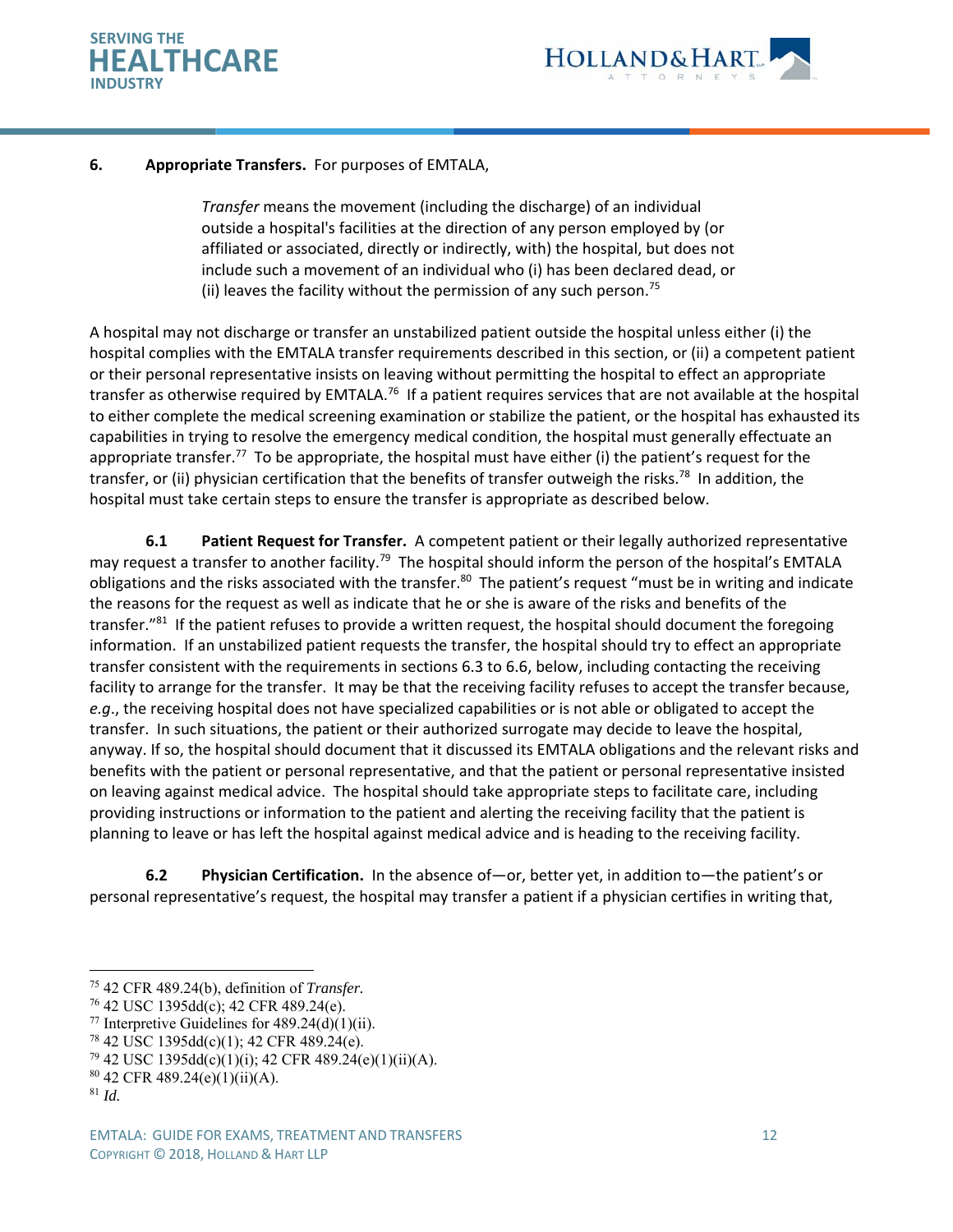



based upon the information available at the time of transfer, the medical benefits reasonably expected from the provision of appropriate medical treatment at another medical facility outweigh the increased risks to the individual or, in the case of a woman in labor, to the woman or the unborn child, from being transferred.<sup>82</sup>

Only physicians may provide the required certification, *i.e.,* "[a] doctor of medicine or osteopathy legally authorized to practice medicine and surgery by the State in which he performs such function or action."83 If the physician is not physically present, a qualified medical person (as described in section 4.2, above) may consult with the physician and, if the physician agrees that transfer is appropriate, the qualified medical person may sign the certification, but the physician must subsequently countersign the certification within the timeframe established by hospital policies and procedures.<sup>84</sup>

The required certification may appear in the medical record or a separate physician certification form; however, simply checking a box likely does not satisfy the certification requirement. "[T]he certification must contain a summary of the risks and benefits supporting the transfer."<sup>85</sup> According to the Interpretive Guidelines,

> The certification must state the reason(s) for transfer. The narrative rationale need not be a lengthy discussion of the individual's medical condition reiterating facts already contained in the medical record, but it should give a complete picture of the benefits to be expected from appropriate care at the receiving (recipient) facility and the risks associated with the transfer, including the time away from an acute care setting necessary to effect the transfer…. This rationale may be included on the certification form or in the medical record.86

 "The date and time of the physician (or the QMP) certification should closely match the date and time of the transfer."87 "Certifications may not be backdated."88 Regardless of whether the transfer is initiated by patient request or physician certifications, all transfers must satisfies the requirements in sections 6.3 to 6.6, below, to be considered "appropriate" under EMTALA.

**6.3 Stabilizing Treatment.** The transferring hospital must provide medical treatment within its capacity that minimizes the risks to the patient's health and, in the case of a woman in labor, the health of the unborn child during the transfer.<sup>89</sup>

 $82$  42 CFR 489.24(e)(1)(ii)(B).

<sup>&</sup>lt;sup>83</sup> 42 USC 1395dd(c)(1)(a)(ii) and 1395x(r)(1); 42 CFR 489.24(e)(1)(ii)(B).

<sup>&</sup>lt;sup>84</sup> 42 CFR 489.24(e)(1)(ii)(C); Interpretive Guidelines for 489.24(e).

<sup>85 42</sup> CFR 489.24(e)(1)(ii)(B) and (C).

<sup>86</sup> Interpretive Guidelines for 489.24(e).

<sup>87</sup> *Id.*

<sup>88</sup> *Id.*

<sup>89 42</sup> USC 1395dd(c)(2)(A); 42 CFR 489.24(e)(2)(i).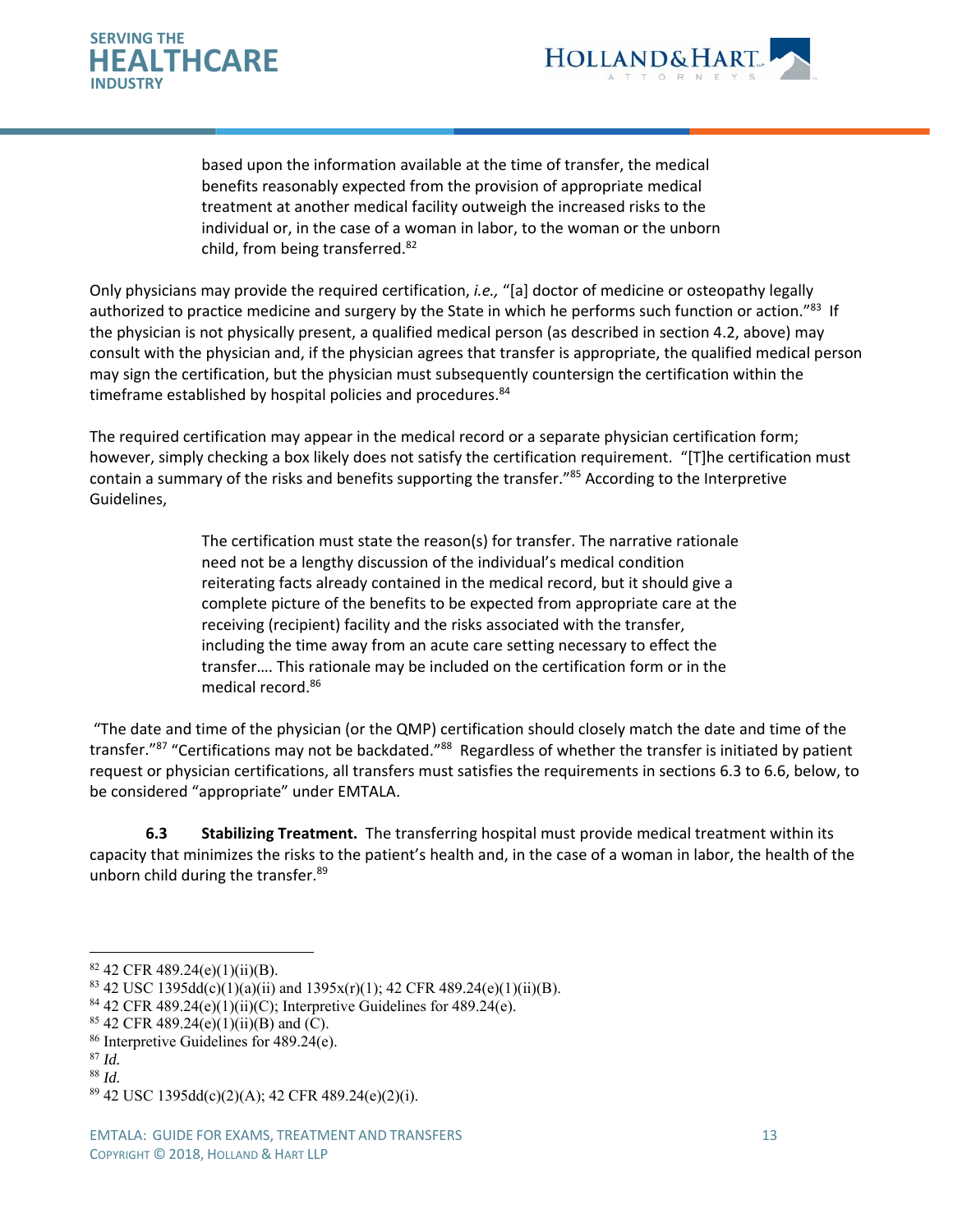



**6.4 Receiving Facility's Agreement.** The transferring hospital must contact the receiving facility to confirm that the receiving facility "[h]as available space and qualified personnel for the treatment of the individual; and has agreed to accept transfer of the individual and to provide appropriate medical treatment."<sup>90</sup> While "[t]he transferring hospital must obtain permission from the receiving (recipient) hospital to transfer an individual,"<sup>91</sup> the regulations do not mandate any specific process for obtaining the agreement. For example, the regulations do not require doctor-to-doctor communications. As a practical matter, the transferring facility should ensure that the person contacted has authority to accept the transfer on behalf of the receiving facility. On the other hand, the receiving facility may want to put policies or protocols in place so that all such requests are routed to appropriate persons to act on behalf of the receiving hospital. For example, a transferring hospital may call a specialist at the receiving facility to request a transfer, but the specialist may lack knowledge concerning the current capacity of the receiving facility, or may fail to alert the relevant specialty services of the transfer. It may be more appropriate to route such calls to the emergency department director or other appropriate persons. Regardless, "[t]he transferring hospital should document its communication with the receiving (recipient) hospital, including the date and time of the transfer request and the name and title of the person accepting the transfer."<sup>92</sup>

As described in section 7, below, hospitals with specialized capabilities are required to accept transfers of patients needing the specialized services unless the patient was admitted as an inpatient at the transferring facility.<sup>93</sup> It may be necessary for the transferring facility to remind hospitals with specialized capabilities of their obligations to receive the patient.

 **6.5 Records.** The transferring hospital must send to the receiving facility all medical records (or copies thereof) related to the patient's emergency condition that are available at the time of the transfer, including:

> available history, records related to the individual's emergency medical condition, observations of signs or symptoms, preliminary diagnosis, results of diagnostic studies or telephone reports of the studies, treatment provided, results of any tests and the informed written consent or [physician] certification ... required [by EMTALA].<sup>94</sup>

Available records should be sent with the patient at the time of transfer.<sup>95</sup> "Other records (e.g., test results not yet available or historical records not readily available from the hospital's files) must be sent as soon as practicable after transfer."96 "Test results that become available after the individual is transferred should be telephoned to the receiving (recipient) hospital, and then mailed or sent via electronic transmission consistent with HIPAA provisions on the transmission of electronic data."<sup>97</sup>

 $\overline{a}$ 

<sup>95</sup> Interpretive Guidelines for  $489.24(e)(2)(iii)$ .

 $90$  42 USC 1395dd(c)(2)(B); 42 CFR 489.24(e)(2)(ii).

<sup>&</sup>lt;sup>91</sup> Interpretive Guidelines for  $489.24(e)(2)(ii)$ .

<sup>92</sup> *Id.*

<sup>93 42</sup> CFR 489.24(f).

<sup>94 42</sup> CFR 489.24(e)(2)(iii).

<sup>96 42</sup> CFR 489.24(e)(2)(iii).

<sup>&</sup>lt;sup>97</sup> Interpretive Guidelines for  $489.24(e)(2)(iii)$ .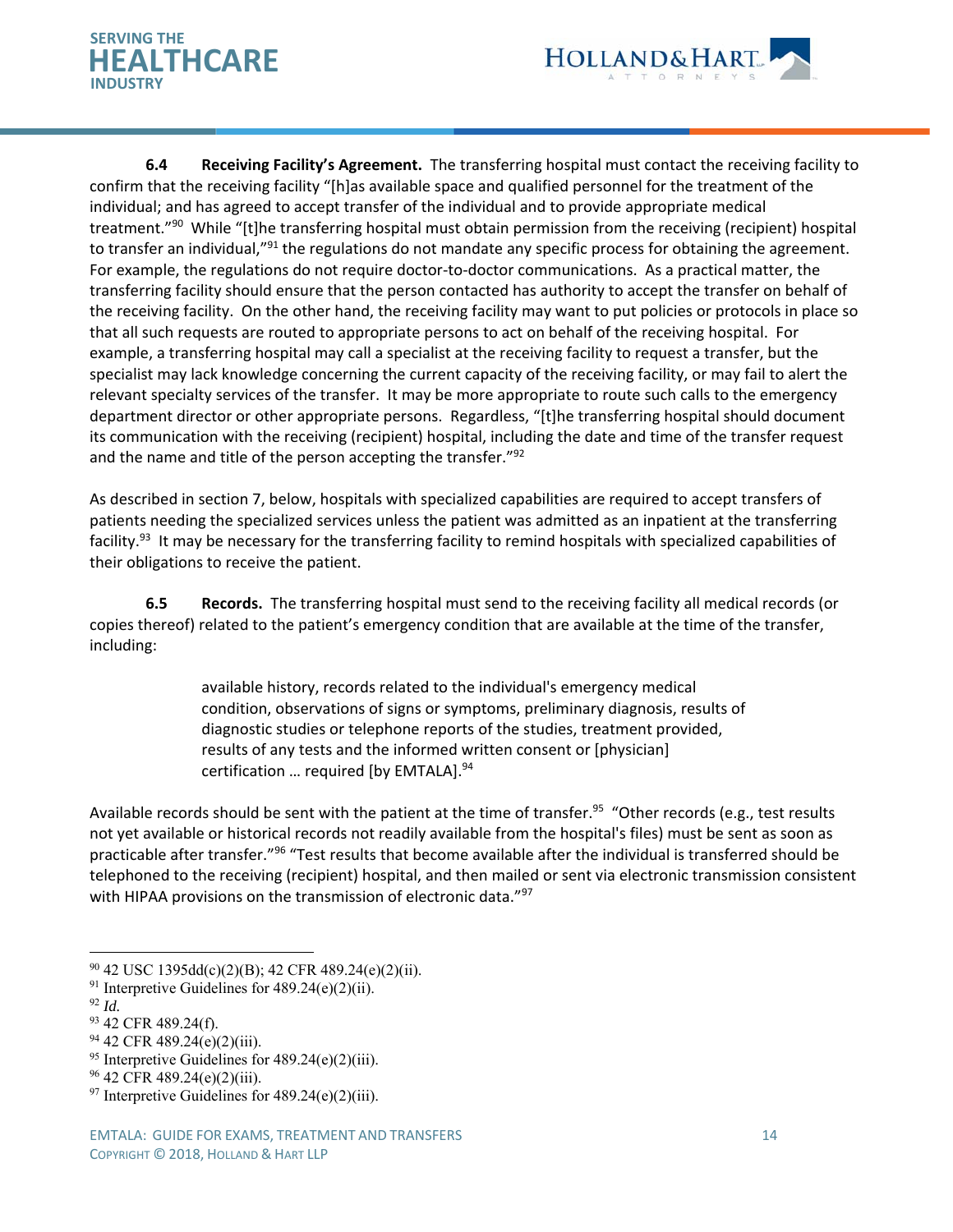



In addition to treatment records, the transferring hospital must send "the name and address of any on‐call physician [at the transferring facility] who has refused or failed to appear within a reasonable time to provide necessary stabilizing treatment."98 Advising physicians of this requirement may help encourage them to faithfully fulfill their call obligations.

**6.6 Appropriate Means of Transfer.** The transferring hospital must effect the transfer "through qualified personnel and transportation equipment, as required, including the use of necessary and medically appropriate life support measures during the transfer."<sup>99</sup> The regulations and Interpretive Guidelines appear to recognize that the resources of transferring hospitals and circumstances surrounding each transfer vary greatly; accordingly, they do not prescribe specific requirements for transfers. Instead, the Interpretive Guidelines simply state:

> Emergency medical technicians may not always be "qualified personnel" for purposes of transferring an individual under these regulations. Depending on the individual's condition, there may be situations in which a physician's presence or some other specialist's presence might be necessary. The physician at the sending hospital (not at the receiving hospital) has the responsibility to determine the appropriate mode, equipment, and attendants for transfer.

While the sending hospital is ultimately responsible for ensuring that the transfer is affected appropriately, the hospital may meet its obligations as it sees fit. These regulations do not require that a hospital operate an emergency medical transportation service.<sup>100</sup>

Hospitals should address potential transportation issues in advance by confirming available transportation resources and, where appropriate, entering transfer agreements. Among other things, hospitals should work with local EMS providers to confirm their qualifications and capabilities, including regulatory limits applicable to the services they may offer. As appropriate, hospitals may want to develop protocols or orders applicable to EMS transfers, or enter medical supervision agreements necessary to facilitate the transfer. Hospitals should develop policies or protocols for handling transfers that may exceed EMS capabilities, *e.g*., identifying and/or training nurses, advanced practice professionals, physicians or others who may accompany or assist in transfers as appropriate to the patient's condition; providing additional needed equipment for ambulance crews; maintaining adequate supervision and direction during the transport; *etc.* Beware: surveyors may review transfer policies in reviewing the appropriateness of transfers,<sup>101</sup> so ensure the policies are appropriate and that you are willing to comply with the policies.

When considering the means of transport, the hospital should consider the patient's condition and reasonably foreseeable needs; the length and risks associated with the transfer; the training, capabilities, and scope of practice of medical personnel assigned to the transfer; the availability and adequacy of supervision or direction during transfer; needed and available equipment along with the ability of staff to use the equipment; and

<sup>98</sup> *Id.*

 $99$  42 USC 1395dd(c)(2)(D); 42 CFR 489.24(e)(2)(iv).

<sup>100</sup> Interpretive Guidelines for 489.24(e)(2)(iv); *see also* 59 Fed. Reg. 32103-04 (6/22/94).

<sup>&</sup>lt;sup>101</sup> *See, e.g.*, Interpretive Guidelines--Survey Instructions.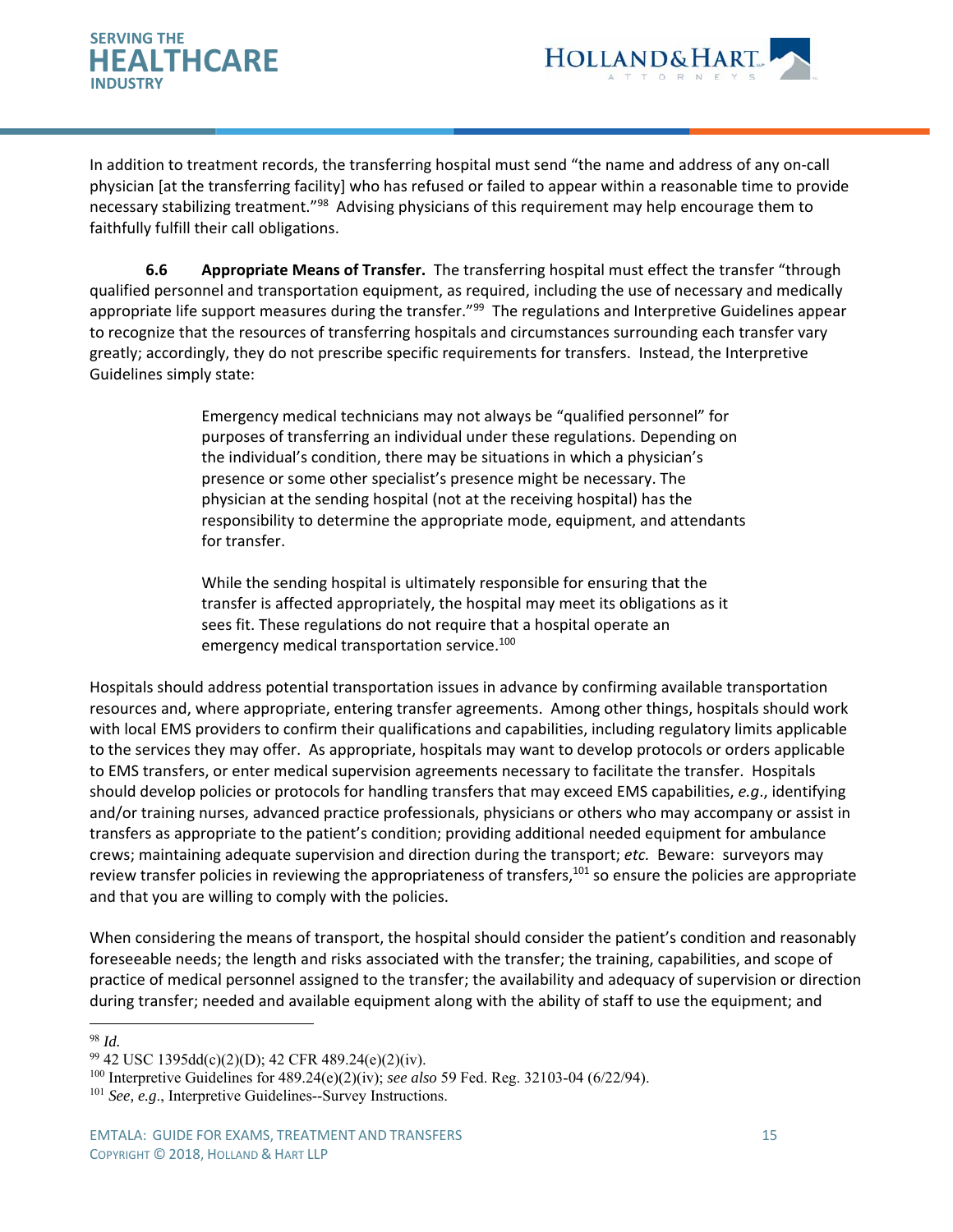



other available transportation options. Rural facilities must also consider the risk to other hospital patients if key providers are assigned to the transport—will there be adequate coverage at the hospital to address other existing or relatively imminent risks? In some situations, the method of transportation may not be ideal, but it may present the best (or only) option for the patient. In such cases, the hospital should carefully document the risks, benefits, and bases for the transportation decision. In most cases, EMTALA does not pose a significant risk so long as the hospital does what is best for the patient and documents the reasons for its actions. The hospital should ensure that it discusses the risks and benefits with the patient or personal representative so that it obtains and documents informed consent for the transfer, and that the hospital otherwise satisfies the applicable standard of care.

Hospitals should take steps to minimize its risks if and to the extent it uses its employees or agents to effect appropriate transfers, including but not limited to ensuring that it has adequate professional liability, vehicle, workers compensation and other insurance coverage for services rendered during the transport.

**6.6.1 Transfer by Private Vehicle.** EMTALA does not expressly prohibit transfer by private care, but CMS may look closely at the circumstances if there is a complaint or adverse outcome. In *Wey v. Evangelical Comm. Hosp*., 833 F. Supp. 453 (M.D. Pa. 1993), the court held that transfer by private care did not violate EMTALA where an expert opined that transfer by private vehicle was medically appropriate under the circumstances of that case. To be safe, hospitals should do the following before transferring a patient by private vehicle: (i) offer an ambulance or other alternative form of transport; (ii) explain the hospital's EMTALA obligations to effect an appropriate transfer; (iii) explain the risks and benefits of transfer by private vehicle and any offered alternative transportation; (iv) confirm that, despite the foregoing, the patient or their legal representative declines the offered transportation and opts instead for transfer by private vehicle; (v) ensure that appropriate measures are taken to protect the patient and minimize risk during the transport, *e.g*., ensure that other appropriate person(s) accompany the patient, give appropriate instructions, and provide a telephone number that the person(s) may call if problems or questions arise during the transport; and (vi) document the foregoing, including obtaining the patient's or personal representative's signature on an appropriate AMA or similar form.

**6.6.2 Transferring Psychiatric Patients.** When transferring a psychiatric patient, the hospital must ensure that adequate protections are put in place to protect the patient from harming himself, herself, or others. Rural hospitals often use police to transfer psychiatric patients. That may be appropriate in some if not most cases; however, the hospital must still evaluate the situation to ensure that such a transfer is medically appropriate and provides the protections required by EMTALA. Among other things, the hospital should confirm that the police (or other person assisting in the transfer) is properly trained to protect the patient or others, and that the vehicle used is appropriate and safe under the circumstances. Hospitals should document their analysis and decisions in case they need to justify their conclusions.

**6.7 Community Transfer Protocols.** EMTALA preempts community EMS transfer protocols to the extent they contradict EMTALA. If a patient is brought the hospital, the hospital must provide the screening examination, stabilizing treatment, and/or an appropriate transfer as required by EMTALA even if a community transfer protocol mandates otherwise. However, the existence of a community transfer plan may indicate that the benefits of transfers outweigh the risks. Hospitals which receive a patient may transfer the patient per the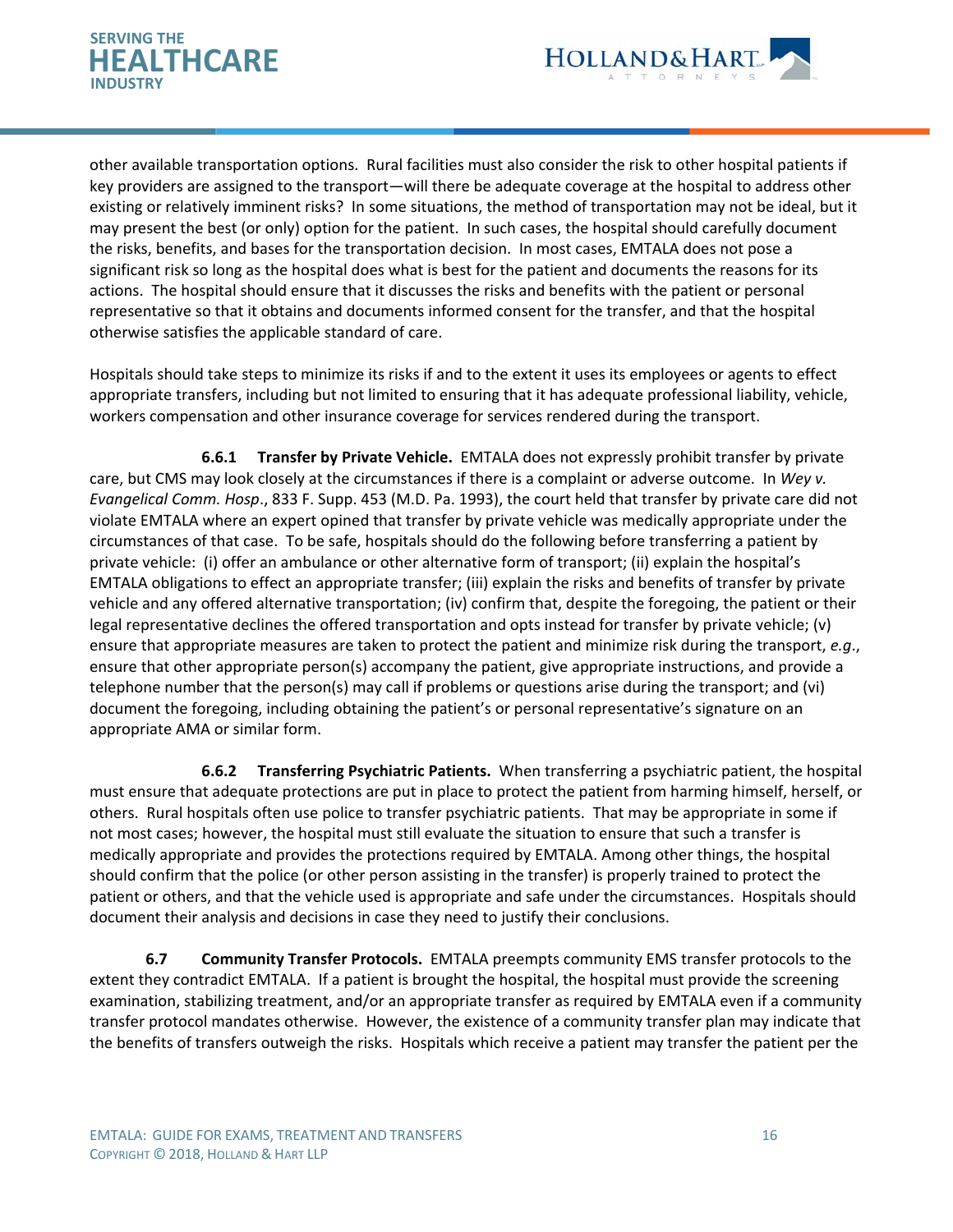



community plan so long as the hospital satisfies its EMTALA obligations before doing, including arranging for an appropriate transfer as required by EMTALA.<sup>102</sup>

**6.8 Transfer Distances.** EMTALA does not expressly require that hospitals transfer patients to the nearest facility; however, CMS has stated that hospital transfers of patients with unstabilized emergency medical conditions "should not routinely be made over great distances, bypassing closer hospitals with the needed capability and capacity."103

**6.9 Liability for Transportation.** As a general matter, "the sending hospital is ultimately responsible [under EMTALA] for ensuring that the transfer is affected appropriately"<sup>104</sup>; however, the hospital likely fulfills its EMTALA obligations if it uses qualified personnel and equipment to effect the transfer. It is not the guarantor of a safe transfer. The hospital may be liable for its own negligence and vicariously liable for the negligent acts of its employees or agents who, while acting within the course of their employment, assist in the transport. The hospital should not be liable for the negligent acts or omissions of independent entities, *e.g*., independent EMS personnel, independent providers participating in the transport, or others unless such persons were performing services under the direction of or as the agents of the hospital. Ultimately, liability depends on the particular circumstances of each case, the relationships of the parties, and the applicable standard of care. EMTALA does not impose different standards or impose vicarious liability on transferring hospitals.

## **7. Receiving Hospital Responsibilities**.

A participating hospital that has specialized capabilities or facilities (including, but not limited to, facilities such as burn units, shock‐trauma units, neonatal intensive case units, or, with respect to rural areas, regional referral centers … may not refuse to accept from a referring hospital within the boundaries of the United States an appropriate transfer of an individual who requires such specialized capabilities or facilities if the receiving hospital has the capacity to treat the individual.<sup>105</sup>

The obligation to receive such transfers applies if the hospital participates in Medicare even if the hospital does not have an emergency department.<sup>106</sup>

**7.1 No Inpatients.** The obligation to accept transfers does not apply if the person to be transferred has been admitted as an inpatient at another hospital.<sup>107</sup> The admission of a person as an inpatient terminates EMTALA obligations for both the admitting hospital and any other hospital to which the patient may have been transferred.

 $102$  Interpretive Guidelines for 489.24(d)(1)(i).

<sup>103</sup> Interpretive Guidelines for 489.24(f); *see also* 73 Fed. Reg. 48666 (8/19/08) (hospitals "should attempt to avoid transporting individuals long distances when a shorter transport to a hospital with specialized capabilities and capacity is possible.").

 $104$  Interpretive Guidelines for 489.24(e)(2)(iv).

 $105$  42 CFR 489.24(f).

<sup>&</sup>lt;sup>106</sup> Interpretive Guidelines for 489.24(f).

<sup>107 42</sup> CFR 489.24(f)(2).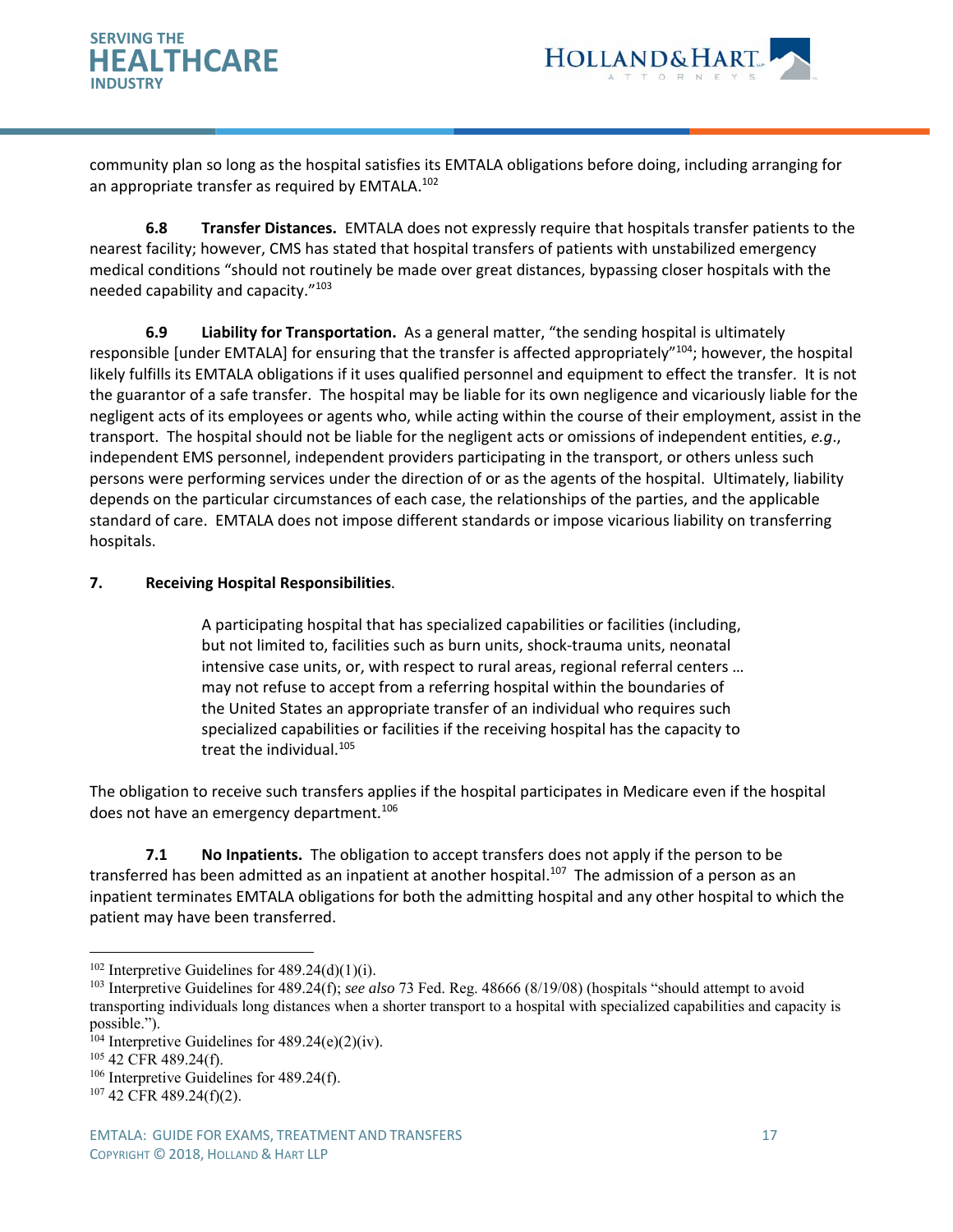



 **7.2 Specialized Capabilities.** The obligation to accept transfers only applies if the receiving hospital has specialized capabilities that the transferring hospital does not have, and the capacity to treat persons in need of such capabilities.<sup>108</sup>

> Lateral transfers, that is, transfers between facilities of comparable resources and capabilities, are not required by [EMTALA], because the benefits of such a transfer would not be likely to outweigh the risks of the transfer, except when the transferring hospital has a serious capacity problem, a mechanical failure of equipment, or similar situations, such as loss of power or significant flooding.109

Whether a hospital has specialized capabilities and capacity depends on the circumstances at both the transferring and receiving facility.

> Capabilities of a medical facility mean that there is physical space, equipment, supplies, and specialized services that the hospital provides (e.g., surgery, psychiatry, obstetrics, intensive care, pediatrics, trauma care).

> Capabilities of the staff of a facility means the level of care that the personnel of the hospital can provide within the training and scope of their professional licenses. This includes coverage available through the hospitals on‐call roster.

The capacity to render care is not reflected simply by the number of persons occupying a specialized unit, the number of staff on duty, or the amount of equipment on the hospital's premises. Capacity includes whatever a hospital customarily does to accommodate patients in excess of its occupancy limits…. If a hospital has customarily accommodated patients in excess of its occupancy limits by whatever mean (e.g., moving patients to other units, calling in additional staff, borrowing equipment from other facilities) it has, in fact, demonstrated the ability to provide services to patients in excess of its occupancy limits.<sup>110</sup>

If the receiving facility believes that it lacks capacity or that the transferring facility has the same capabilities, it should discuss the situation with the transferring hospital instead of rejecting the transfer outright; otherwise, it may expose itself to EMTALA liability for improperly refusing a transfer.

**7.3 Conditioning Acceptance of Transfer.** The transferring hospital has the responsibility to determine and arrange for the appropriate transfer of the individual, not the receiving hospital.<sup>111</sup> Accordingly, the receiving hospital "may not condition or attempt to condition its acceptance of an appropriate transfer of an individual protected under EMTALA on the use of a particular mode of transport or transport

 $108$  42 CFR 489.24(f); Interpretive Guidelines for 489.24(f).

<sup>&</sup>lt;sup>109</sup> Interpretive Guidelines for 489.24(f).

<sup>&</sup>lt;sup>110</sup> Interpretive Guidelines for 489.24(f).<br><sup>111</sup> 42 CFR 489.24(e)(2)(iv); Interpretive Guidelines for 489.24(f).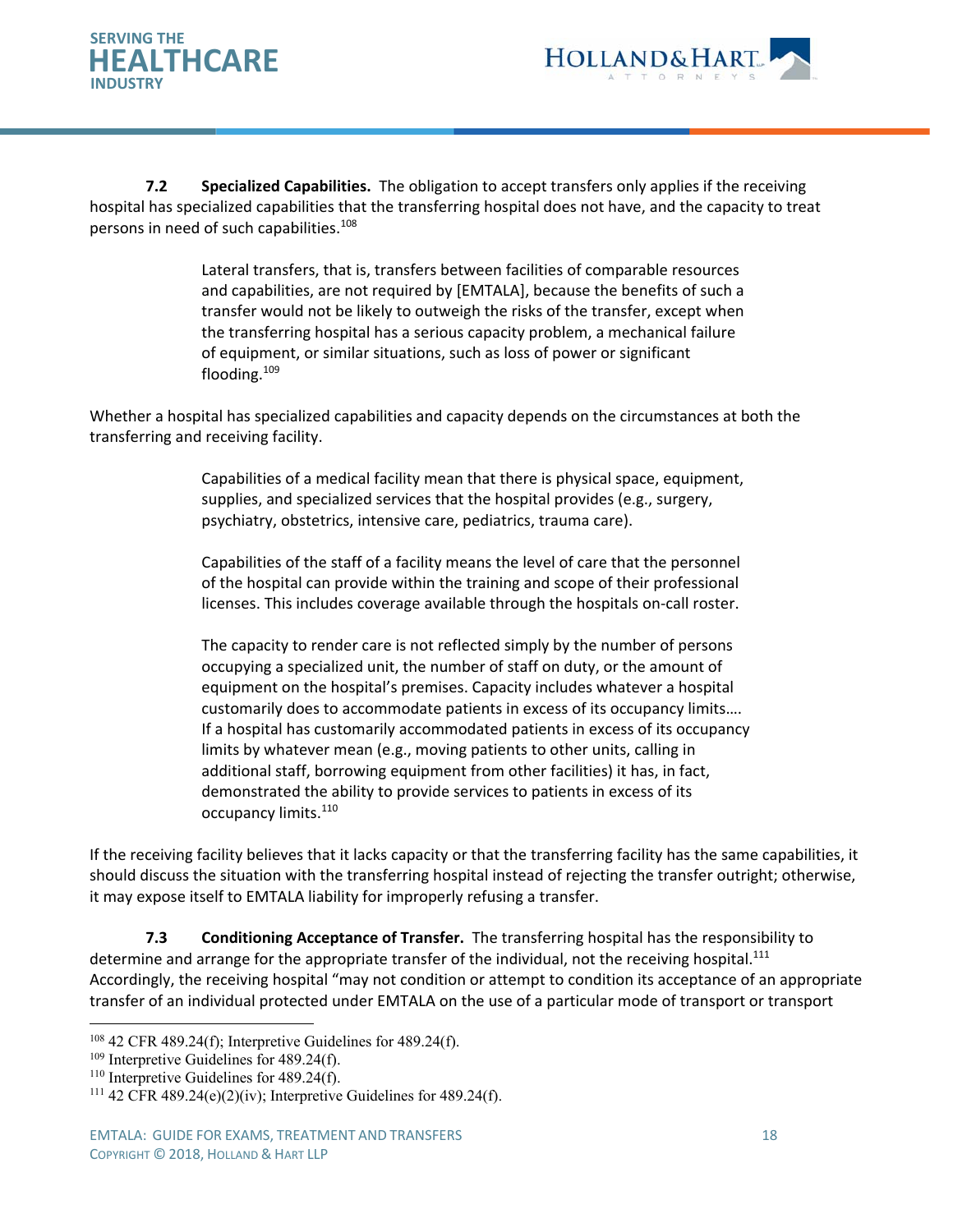



service."112 Similarly, and assuming that the receiving facility has needed specialized capabilities, there is nothing in the EMTALA regulations that permits the receiving facility to condition acceptance of the patient on the performance of pre‐transfer tests or services. Receiving facilities that impose such pre‐conditions may be exposing themselves to EMTALA liability.

**8. Patient Consent to and Refusal of Care.** EMTALA does not change principles of informed consent. A competent patient or their legally authorized personal representative still has the right to consent to or refuse the screening examination, stabilizing treatment, and/or transfer otherwise required by EMTALA.<sup>113</sup> In the case of minors, the EMTALA Interpretive Guidelines state:

> A minor (child) can request an examination or treatment for an EMC. The hospital is required by law to conduct the examination if requested by an individual or on the individual's behalf to determine if an EMC exists. Hospital personnel should not delay the MSE by waiting for parental consent. If after screening the minor, it is determined than no EMC is present, the staff can wait for parental consent before proceeding with further examination and treatment.<sup>114</sup>

Competent patients or their legal representatives may refuse care otherwise required by EMTALA, but EMTALA requires that the hospital "offer[] the individual the … medical examination and treatment [required by EMTALA] and inform[] the individual (or a person acting on the individual's behalf) of the risks and benefits to the individual of the examination and treatment."<sup>115</sup> Furthermore,

> The medical record must contain a description of the examination, treatment, or both if applicable, that was refused by or on behalf of the individual. The hospital must take all reasonable steps to secure the individual's written informed refusal (or that of the person acting on his or her behalf). The written document should indicate that the person has been informed of the risks and benefits of the examination or treatment, or both.<sup>116</sup>

Similarly, a patient or their representative may refuse a transfer that would otherwise be required by EMTALA. When the patient refuses an appropriate transfer, the EMTALA regulations state that the hospital must offer the transfer and "inform[] the individual (or a person acting on his or her behalf) of the risks and benefits to the individual of the transfer."<sup>117</sup> Furthermore,

> The hospital must take all reasonable steps to secure the individual's written informed refusal (or that of a person acting on his or her behalf). The written document must indicate the person has been informed of the risks and benefits of the transfer and state the reasons for the individual's refusal. The

<sup>&</sup>lt;sup>112</sup> Interpretive Guidelines for 489.24(f).

<sup>113</sup> *See, e.g*., 42 CFR 489.24(d)(3) and (d)(5). 114 Interpretive Guidelines for 489.24(a)(1).

<sup>115 42</sup> CFR 489.24(d)(3).

<sup>116</sup> *Id.*

<sup>117 42</sup> CFR 489.24(d)(5).